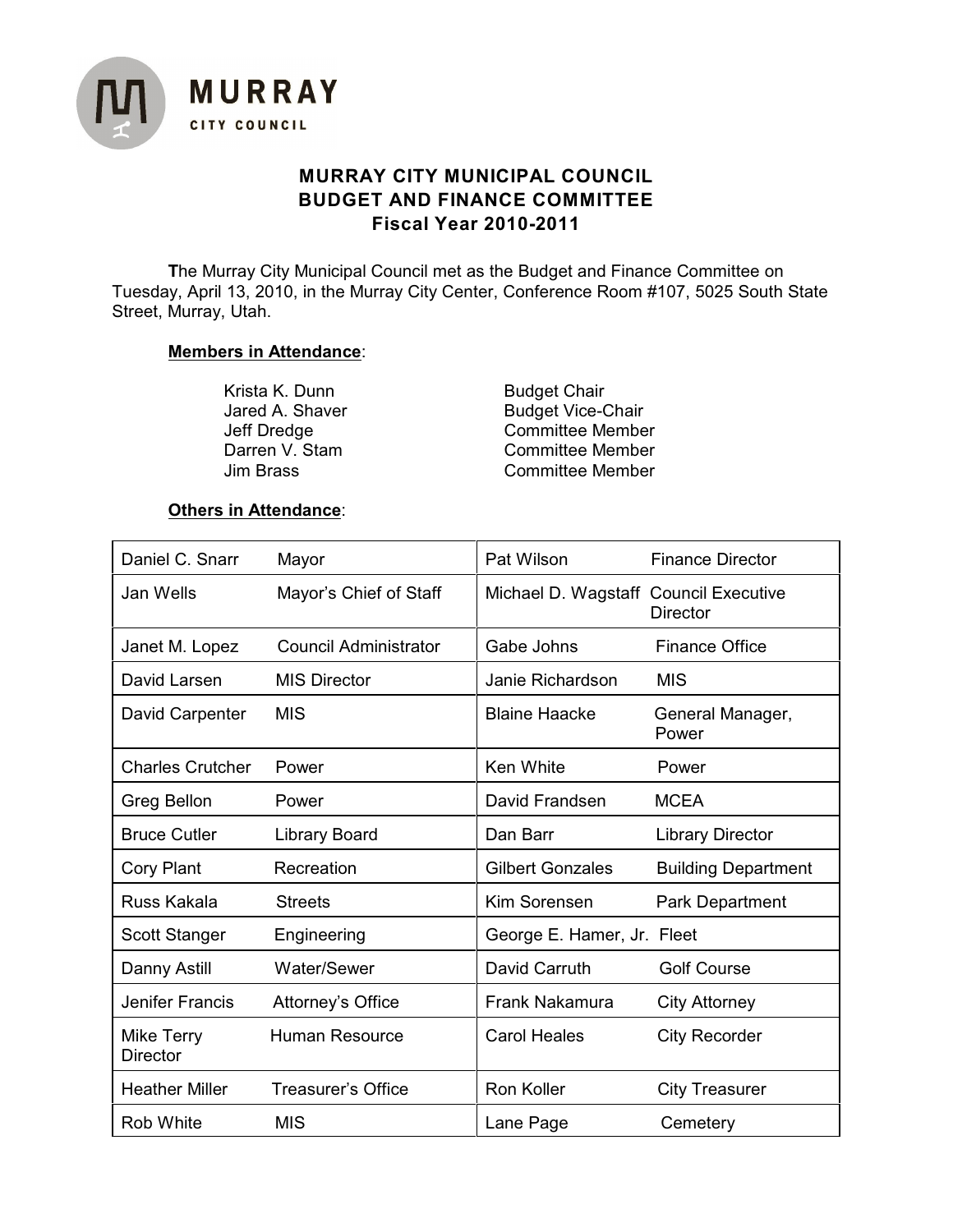| <b>Gary Healy</b>    | <b>Golf Course</b>     | <b>Michael Williams</b> | Courts                             |
|----------------------|------------------------|-------------------------|------------------------------------|
| <b>Gil Rodriguez</b> | <b>Fire Chief</b>      | <b>Craig Burnett</b>    | <b>Assistant Police Chief</b>      |
| Doug Roberts         | Police                 | <b>Juliette Dorsett</b> | Police                             |
| Connie Cox           | Police                 | Doug Hill               | <b>Public Services</b><br>Director |
| Anne von Weller      | <b>Public Services</b> | <b>Tim Tingey</b>       | Community & Econ<br>Dev.Director   |

Ms. Dunn called the 2010 Budget Meeting to order at 8:34 a.m. and welcomed all those in attendance. Ms. Dunn thanked the Mayor for his proposed budget, and stated that no opinions had been formed about changes. She hoped that going through the departments would help the Council formulate how to proceed.

# **Pat Wilson - Finance Director**

Ms. Wilson gave a brief description of how the budget binder was arranged. Each section begins with a printout of the Mayor's recommended budget. The second page shows how line items change from the base budget. Other forms include a general operations request form, and a capital request form, going out three to five years. Any narrative explanations would be toward the back. Personnel is a single line item, with a separate personnel section showing each employee.

Mr. Shaver found that many departments had submitted the three to five-year plan, although, he asked if there were comments from those that did not submit the future plans. Ms. Wilson stated that the departments were told to limit the future year requests to anything above \$5,000, therefore, some may not have sent back that form for that particular reason.

Mr. Shaver also asked if it would be possible to identify items that are not recurring every year. For example, if something is paid for once every three years, could that be noted somewhere? Ms. Wilson clarified that elections are one of those expenses that do not occur every year, and she has not addressed how to do that, although, it is a good idea, and something she can work on.

Mr. Stam asked if that can be budgeted for over time, a small amount every year until the expense is due. Ms. Wilson said that is not possible. Mr. Brass said that if this year is zero, and the next year has a budgeted figure, then that is possibly one of the expenses that is not payable every year.

Ms. Wilson explained that the reimbursement to city hall departments for services provided on behalf of the enterprise funds has been changed from an offset, a negative figure on the budget, to a revenue item.

Mr. Shaver had a question on Economic Development regarding the zeros on the budget printout. Ms. Wilson responded that the fund was consolidated into another department. Additionally, there were other consolidations made that reduced the number of pages required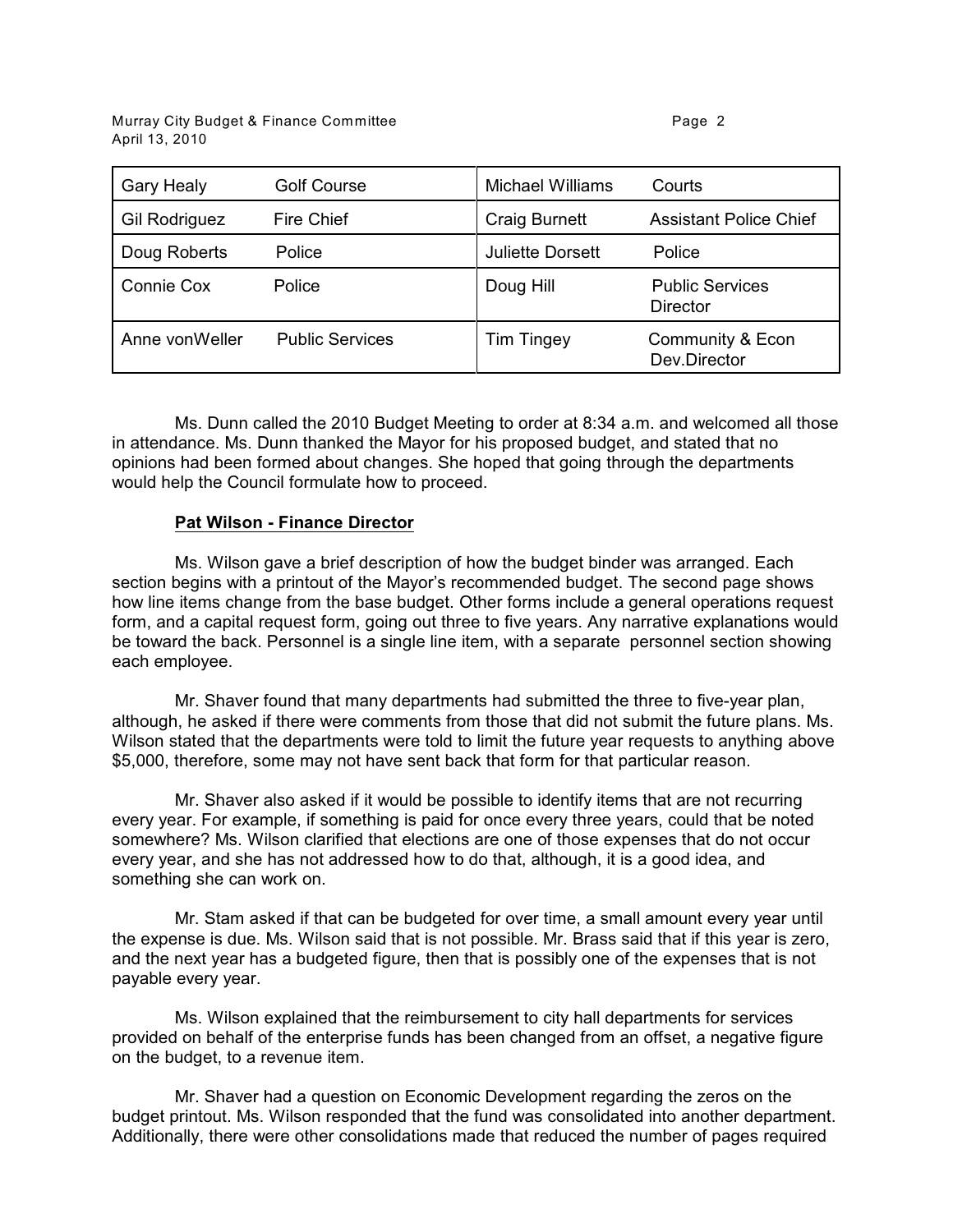Murray City Budget & Finance Committee **Page 3** Page 3 April 13, 2010

for the budget binder.

Regarding revenue, Ms. Wilson stated that a recent revenue report was sent out, and the sales tax totals dipped down again from the previous year. It reconfirms that the City will be implementing the "floor" amount from the state on sales tax. The actual sales tax receipts for the year will probably be about \$10.5 million, and the "floor" is \$12.2 million. Please keep in mind that the "floor" will only be an option until the fiscal year 2015, so we hope that in that period of time sales tax will increase to that point or better. The top 15 tax payers shuffle around slightly, however, they are fairly consistent from month to month. For next year, the budgeted sales tax revenue is anticipated at \$12.2 million.

Interest income is being paid in the state pool at .56% on \$12 million. The Zions Ultimate savings account is being used to give .75% interest, with about \$8 million there. When the City draws out for use, it comes from the state pool. The City has \$2 in some securities with floating rates. One account came due and the other two are due in May. There is very little opportunity to earn much on our money. Comparing total cash in the bank, the City previously had \$29 million in cash, and now that is at \$22 million.

Ms. Wilson mentioned that property taxes are affected by House Bill 23 that was enacted last year which changes the way the levy request is computed. The City no longer includes the amount from delinquent taxes. When those are collected, the funds will not be in the levy amount, and for one year we can pick up that amount, so as not to erode the base amount. A five-year average will be calculated, and the City can increase the tax dollar without having to do truth in taxation disclosure. She has tried to compute that amount and guesses it will be around \$110,000. The state tax commission has admitted that the municipalities will lose a little money and has encouraged gradual tax increases.

Ambulance numbers are still approximated as there is not a full year of history, however, since inception, the City billed slightly less than \$3 million. Of that amount, 31% has been collected, and accounts receivable total 22%. Roughly, Fire is making about 53% of what is billed. Contractual allowances are 28%, and write offs are 19%. These are the current statistics, losing about 47%, Ms. Wilson explained.

Mr. Shaver confirmed that there is a two to three month delay in receipts. Ms. Wilson agreed with that statement.

Ms. Dunn asked if Ms. Wilson would email that information to the Council.

The City is trying to consolidate information on the cost of liability claims. This will be shown in the retained risk fund, and will give a better picture of cost of premiums, and cost of litigation. There are \$250,000 of self funded liability claims. The retained risk study has been completed, and Ms. Wilson will set a time to present the findings at a Committee of the Whole meeting.

Regarding UTOPIA, there have been four draws now, totaling \$432,894 year to date.

Ms. Wilson said that the Mayor's budget balances revenues and expenditures in the general fund totaling \$40,732,855. Enterprise funds are separate from that.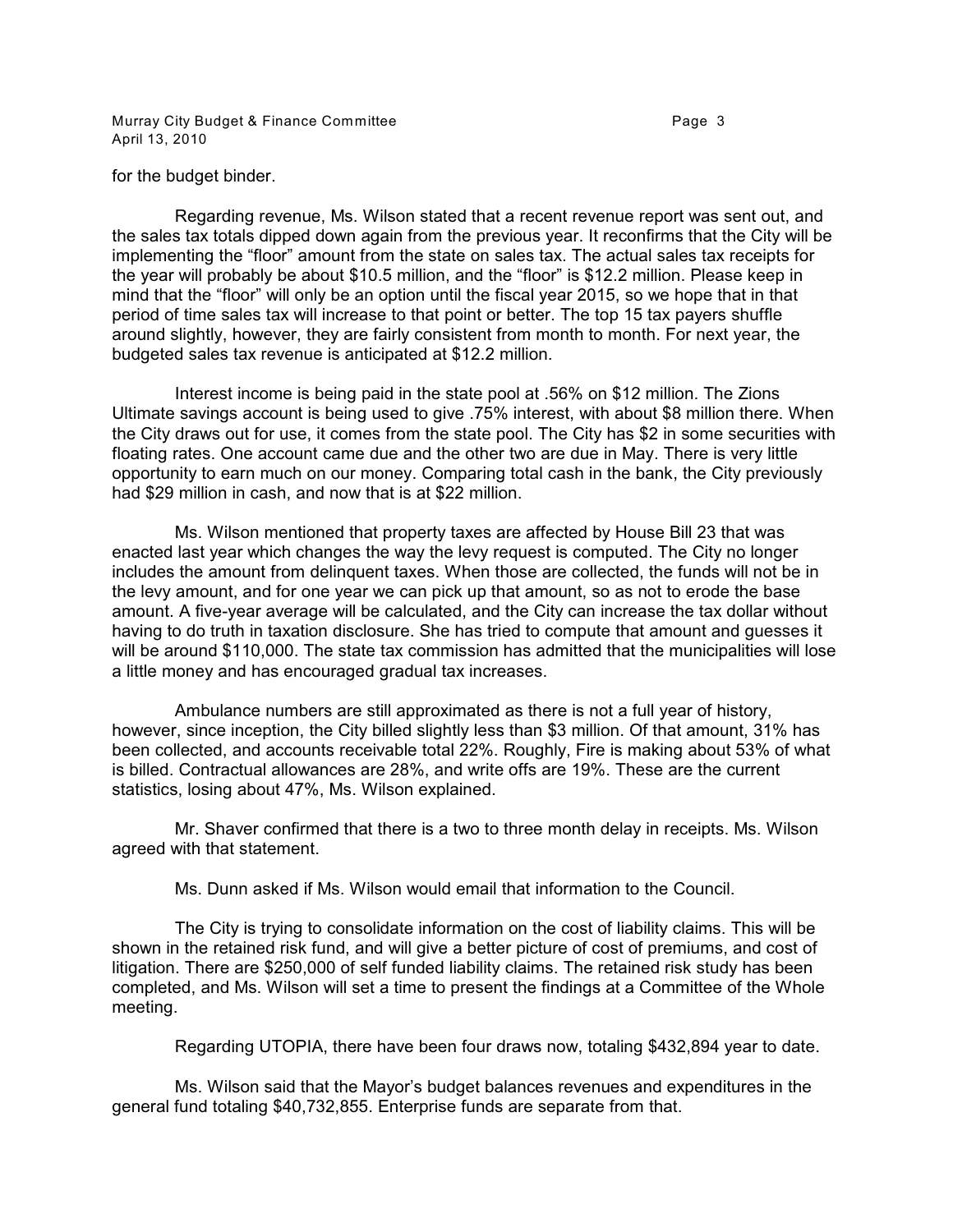# **Jan Wells - Mayor's Chief of Staff**

Ms. Wells distributed an updated Budget Addendum, and commented that the law requires the City to hold public hearings for money or services that are given to any group. By adopting a budget addendum for the ongoing recurring amounts, then separate hearings do not have to be held for each item. The holiday bonus may not have to be listed there, and it can be eliminated if they desire, however, this is a way to keep track of it. This addendum is a tool to make things easier for the City.

Ms. Dunn explained that it is adopted as part of the budget in total. The Council can change this as they see fit.

#### **Ron Koller - Treasurer**

Mr. Koller introduced his assistant, Heather Miller, who works part time in his office, and full time when he is out. Rachel Jackson is back-up for Ms. Miller.

Ms. Dunn asked Mr. Koller to give the highlights of his department. He mentioned that he has cut out books and subscriptions, and is very lean for a small department. The banking fees are increasing and it may need additional funds through the year. Adding the IVR for the court, and some other funds has made a difference. He has done a request for proposal (RFP) for merchant services, which could produce a \$53,000 savings. One bank has bid substantially less for those services. The least expensive way to take payment is by debit card. The City is looking at adding pin pads to make that possible. It is a great savings over credit cards.

Mr. Shaver pointed out the \$1000 in education and training. He asked what sort of training that would be. Mr. Koller responded that he belongs to the Utah Municipal Public Treasurers, which has a state conference. It is held in St. George. The travel line item is the national conference. This also helps with the certification points that are necessary to remain certified as a Public Finance Administrator. At the end of five years 50 points are required to renew the certification.

Mr. Koller commented that the HEAT program, to help low income families, is budgeted at \$17,000. The categories were changed slightly enabling the City to help more families with the same amount of money. That went to 465 people at \$36.50 each. Previously, each person received \$50. That money is in the non-departmental fund. The county gave Murray \$233,500 through the Salt Lake CAP program, which helps these same people.

#### **David Larsen - MIS**

Mr. Larsen commented on the budget change request for his department, stating that the rental and lease payment for the phone system would decrease by \$65,600, because that is paid off now. The cell phones and office phones have been broken out into two accounts, showing as a \$4,800 increase in one and decrease in the other. There are increased expenses in hardware and software maintenance costs.

Ms. Dunn asked where the City stands on HTE. Mr. Larsen has been working with Ms. Heales to get out an RFP for the MIS technology study. It would be published in the Tribune the following weekend. Depending on the results of the study, there are a number of details on his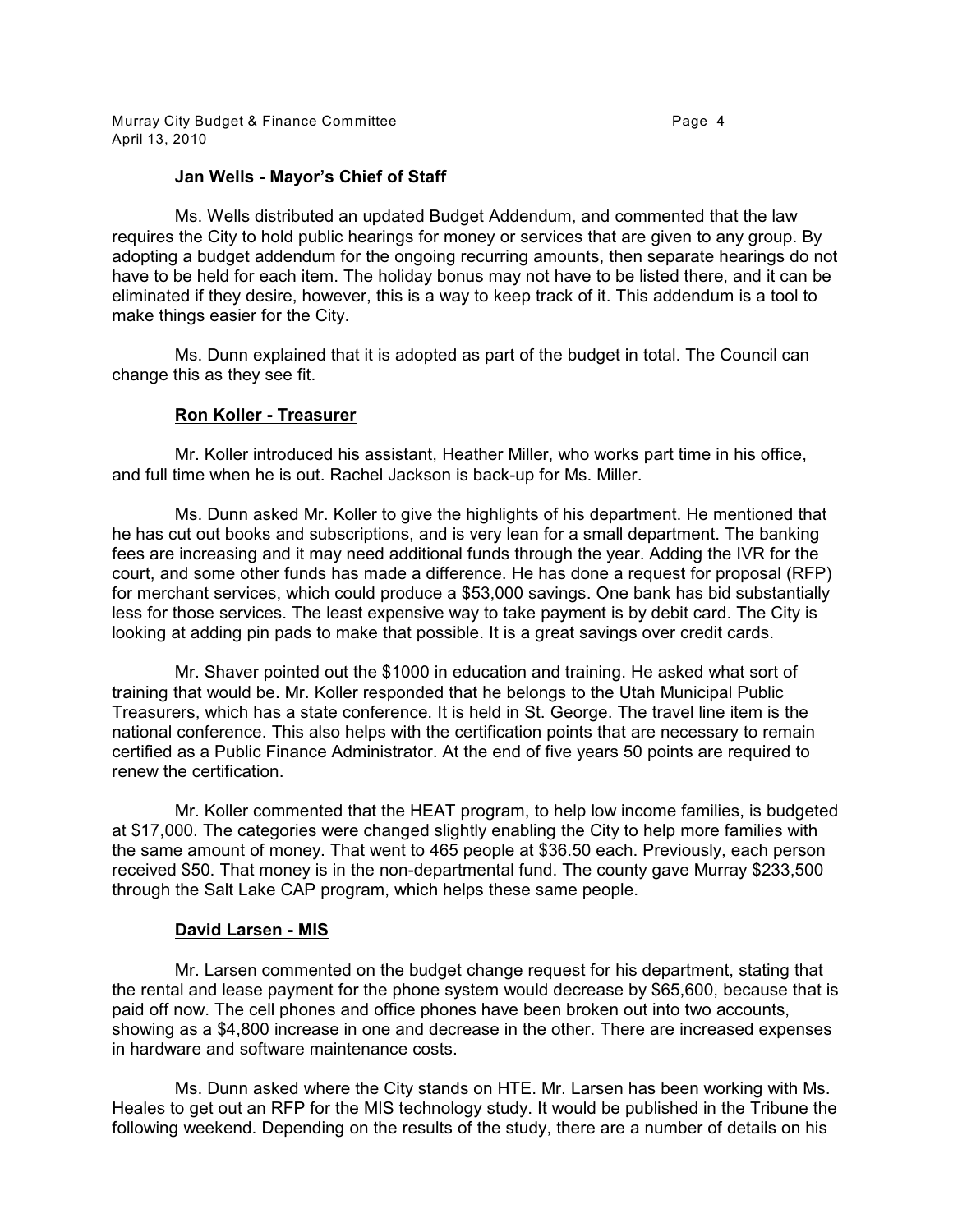Murray City Budget & Finance Committee **Page 1** Page 5 April 13, 2010

budget that could change or drop off.

Ms. Dunn asked when the study would begin. Mr. Larsen responded that it should start in June, with the conclusion to be in the fall. This will give an analysis of where the City currently stands on technology, and provide some direction on things that should be pursued in the future. It will be up to the City to prioritize what items are worthy, and how to proceed. Budget impacts will be determined from that. It should take about a month for responses to the RFP, and a couple of weeks to select finalists, then the contract will be awarded. The company chosen will have 90 days to complete the study. Ms. Wilson stated that the funding for that study is in the finance budget, because it was decided to do this study rather than purchase the payroll module for \$58,000. Mr. Larsen has talked with consultants who do these studies, and they have indicated that an adequate study can be done for that amount, however, it totally depends on the scope of the study. He commented that several vendors are hungry for business.

Mr. Shaver asked Mr. Larsen to detail what his department actually does for the City. He stated that MIS runs most of the technology for the City. The Police Department does have its own person for operation of the software system. However, MIS takes care of the network equipment, telephone equipment, computers, and most of the software for the City. To clarify, Mr. Shaver asked if the departments consult with him when they need to replace computers. Yes, Mr. Larsen stated that his department will send out a list of computers that are five years old and may be in need of replacement. Sometimes, it is casual use with no need to replace. In the attorney office, they may open 85 macros in one document, and they need heavy duty systems.

Mr. Shaver asked if several different operating systems are used, for example, in the budget is an upgrade on Microsoft. Mr. Larsen stated that was on the network. Novell has been used in the past, however, that is phasing out, due to little support, and Microsoft is the norm. This should happen by July. Part is for licenses to catch the City up on usage. For desktop operating systems the City supports XP, Vista, and Windows 7. These are migrated as new systems are purchased.

Ms. Dunn asked what the professional services cover. Mr. Larsen said that is for expertise in networking, dealing with the state, or for specialty services for configuring systems and set-up, migrating from older technologies to newer systems. A lot was used this year for upgrading imaging systems. As Mr. Shaver suggested, these are for outside contracting.

Mr. Shaver asked about equipment maintenance. That is broken down by systems, optical servers, tape drives, hardware, software, disk systems, uninterruptible power supply, network switches and printers. This is spending for all of these systems, and Mr. Larsen keeps track of each item.

Ms. Dunn asked for an explanation of the GIS training, and what the budgeted amount covers. Mr. Larsen said that Janie Richardson administers the GIS and she will address that question.

Ms. Richardson answered that the four core GIS users need this training. If other departments have casual users that require training it will cover that, as well. It covers conferences mostly, however, there is always new software on the market or new capability,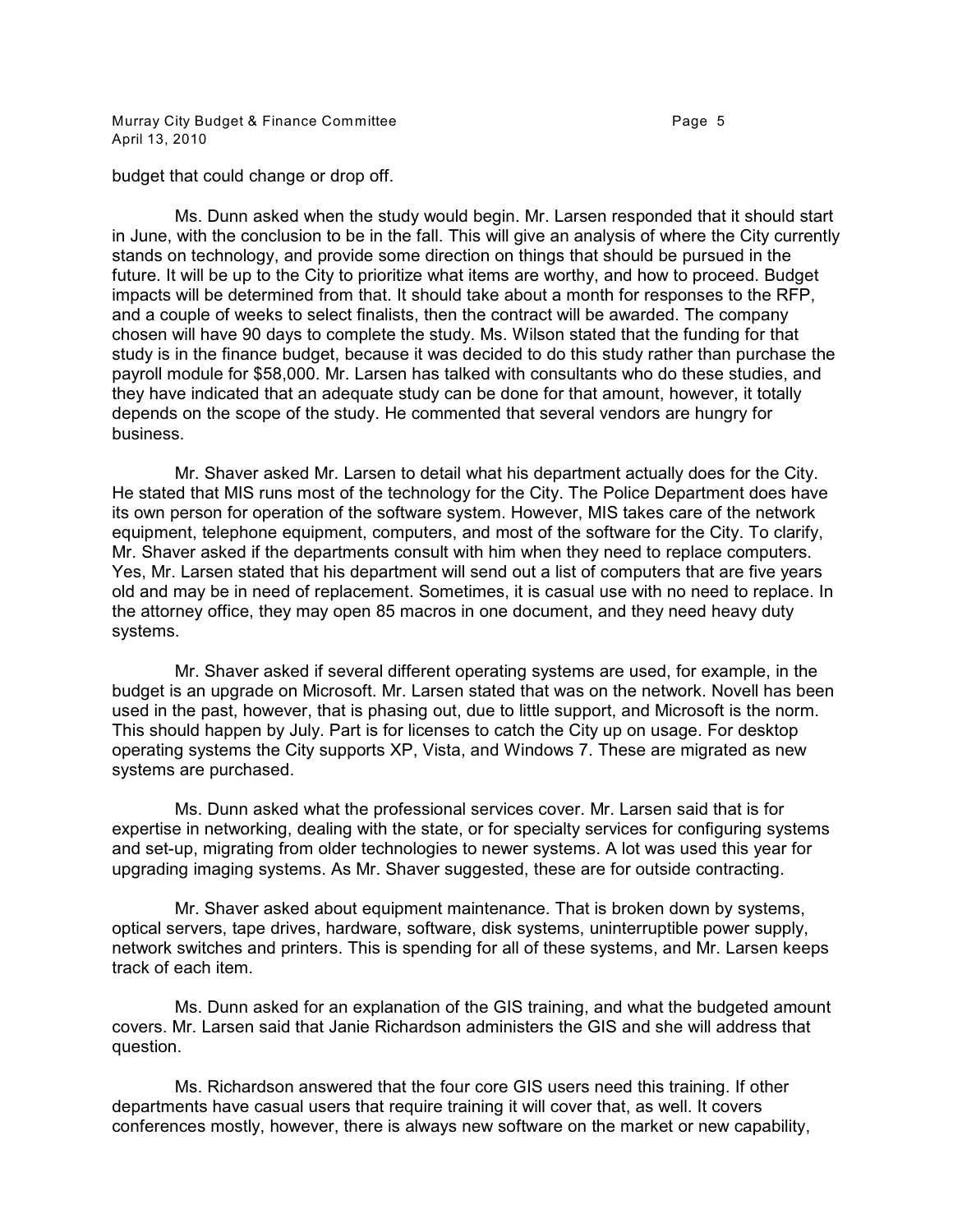Murray City Budget & Finance Committee **Page 1** 2012 1 2014 1 2019 1 2019 1 2019 1 2019 1 2019 1 2019 1 2019 1 20 April 13, 2010

and the budget covers that also. The core users are in different departments, one in power, two in public services. Mr. Larsen added that MIS pays for the conference registration, and the departments pay for their own travel. Because this cost has gone up and down over the past years, Ms. Dunn asked how the amount was determined for the next fiscal year. Ms. Richardson admitted that the figure is a guess, and if they are able to do the training, there is always a lot that can be useful. The local training has not been available this year, however, more virtual training is accessible. Ms. Richardson added that three of the four core users are GIS certified. Conferences, training, and presentations are necessary to maintain the certification. Ms. Richardson stated that conferences are known, but to anticipate training is difficult. There is one particular ESRI course that Ms. Richardson could really use, and has registered for three times locally, however cancellations have followed each time.

Mr. Shaver stated that the administration, and Council are doing the best they can to guess at the sales tax revenue, however, if MIS were to be asked for a 3% to 5% cut, does he have an idea how he would accomplish that. Mr. Larsen stated that he feels he has already done that. Mr. Shaver asked about telephone and internet, with a budget of \$52,000 for the current FY, and to date \$12,000 has been spent. Unless something comes up that is huge, it will be underspent. The next budget shows \$48,000. Mr. Larsen said that expense usually occurs in May, so it will be forthcoming. Mr. Larsen did suggest that ESRI (the GIS vendor) has a license agreement program for \$35,000 that includes an unlimited number of licenses, unlimited products, as a blanket program. Currently, the GIS expenditures are about \$19,600, so the blanket agreement could be cut and left as status quo, saving about \$15,000. Ms. Richardson stated that she requested that program because she constantly has people asking for a mapping application called RFEW. The City has seven licenses currently. To purchase additional licenses, it also increases the yearly maintenance fees. With the blanket program she could get that application and others for anyone who needs them. This program was developed for small government, which cannot afford to purchase all the individual licenses, and is based on population. Ms. Dunn decided to place that on the contingency list.

Mr. Dredge commented that there is a request to upgrade 100 licenses to Office 2007. He asked if there is a reason why, in this tight budget year, people could not stay on 2003. Mr. Larsen said this is a change from Word Perfect to Microsoft. Mr. Dredge asked if 100 people still use Word Perfect. Mr. Larsen said that maybe 50 are, and the other licenses are to catch up as they switch over.

Mr. Dredge asked about the numbers, for example, equipment maintenance lists a budget request of \$100,250, however, the details show \$94,000. Software maintenance shows a budget of \$114,600, and the detail is \$114,750. Mr. Larsen will check on those numbers.

Also, Mr. Dredge commented that adding servers might not be something we need to do as we are deciding a direction on our core network. Mr. Larsen explained that the VM Ware server, on capital requests, is to put the server at the emergency operations center (EOC). This is to provide concurrent operations in the emergency operations center, as it exists in the daily operating environment. Mr. Dredge asked if we go away from those servers, why would we want duplicates at the EOC. Mr. Larsen does not see the City going away from those servers, in any scenario. This is very mainstream technology used in multiple environments, regardless of what software is run. You put these in a cluster of servers, so that if a physical piece of equipment fails the other servers take over, and they can be load balanced for predictable performance and delivery. They are used in disaster recovery and back-up in continuous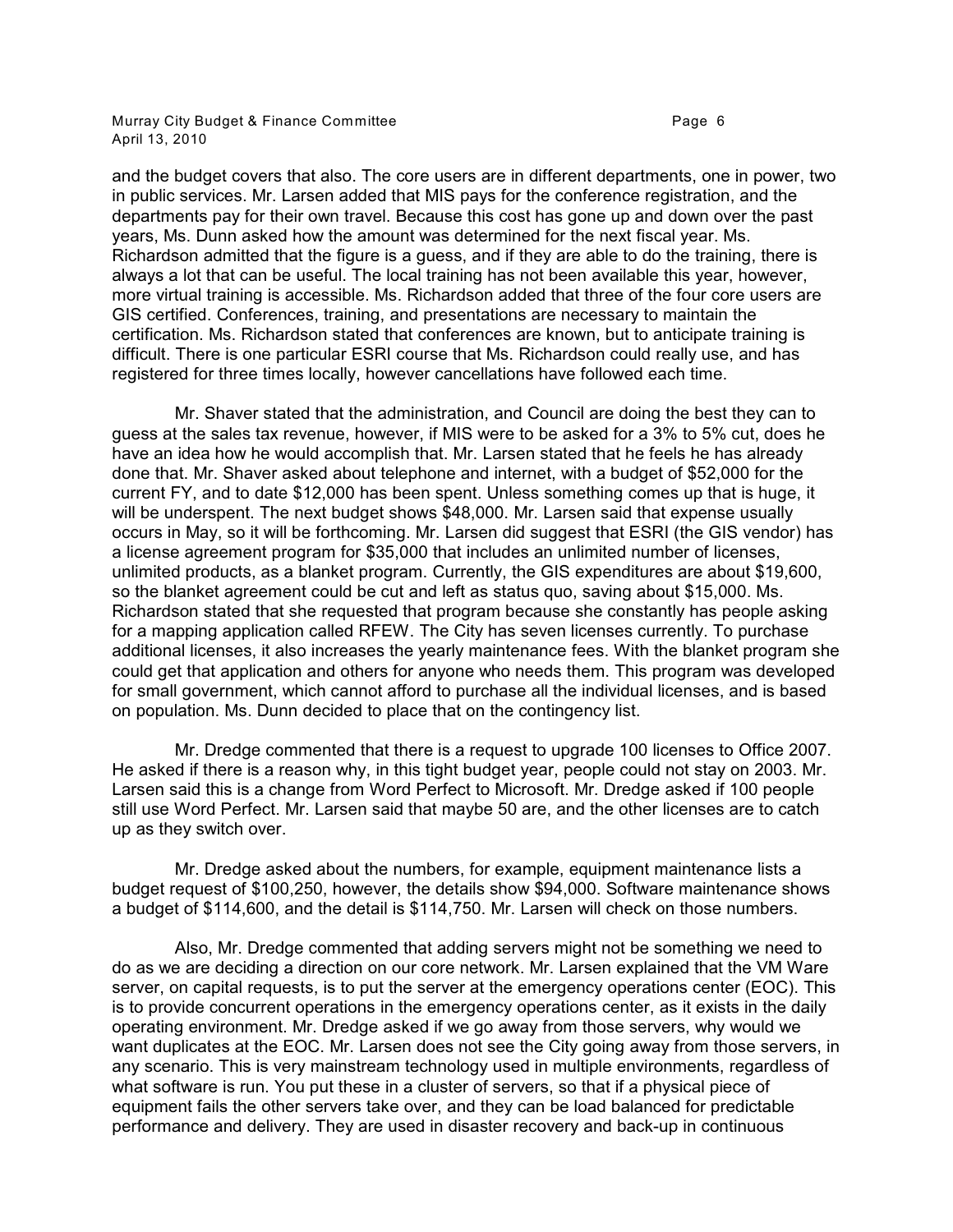Murray City Budget & Finance Committee **Page 7** and the Page 7 April 13, 2010

operations scenarios to keep running and never go down. The EOC could continue to operate without rebuilding the system.

Mr. Larsen explained that the difference in numbers must be a transcription or simple error, they should match.

Mr. White added that the City currently runs four VM Ware servers, and there are 22 servers. If there is a problem with one of those they fail over to others that are running. The VM Ware allows the City to reduce the number of servers, because it can handle multiple servers, and this enables the City to do away with the older servers, and hardware. It is a process of building, but also reducing with the VM Ware.

Mr. Larsen commented that in the past it was necessary to have a physical box, and operating system to run a server, however, with VM Ware it is possible to put multiple physical instances inside one box, and to utilize it more fully. A pool of disks can be used rather than having individual disks. It is better utilization of equipment, resources, and administration. Restarting can be done immediately, when systems crash. This also reduces electricity, heat, and air conditioning. Mr. Larsen explained that the VM Ware conversion started about three years ago, to consolidate hardware, because it was the best practice. He confirmed that this process will be useful in any environment that the City might end up with.

Mr. Dredge asked about the Sungard software support that he did not see tracking into the budget. Mr. Larsen remarked that it is paid out of individual departments where the expense actually occurs. It is listed in community development, public services, and utilities.

Ms. Dunn related that if the Council asked for cuts up to 5%, where would he do that. Mr. Larsen responded that one programming position has been eliminated from his department. He said that amounts to about \$85,000 to \$90,000 and will affect the budget. The software has been gone over in detail, and many items from prior years have already been eliminated.

# **Tim Tingey - Community & Economic Development**

Mr. Tingey explained that he would talk about the General Fund budget first, and then go into the RDA separately addressing some of the laws related to redevelopment. His department has been consolidated from two departments, economic development and community development. Between the two departments there were six employees (one seasonal), and currently there are seven, with one seasonal for the CDBG. They are basically the same with the addition of the CDBG coordinator. He feels that they do a lot with what they have. He also recognizes the tough job of the Council in reducing the budget.

The overall budget is decreasing from what the Mayor proposed. The temporary employees' amount has increased from \$14,000 to \$25,000. The City does get reimbursement for the CDBG position, however, it must be expensed out. There will be no actual increase in the amount spent. Some of the reductions are travel, by \$1,000, vehicle maintenance, by \$1,000, and the professional will be reduced by \$5,000. That line item pays for studies that the City becomes involved in, for example, the last two big ones were the State Street Corridor study, and the Locally Preferred Alternative for the Taylorsville transit study. These are generally regional studies, and included here is the Economic Development Corporation of Utah (EDCU), and International Conference of Shopping Centers (ICSC) in Las Vegas, where the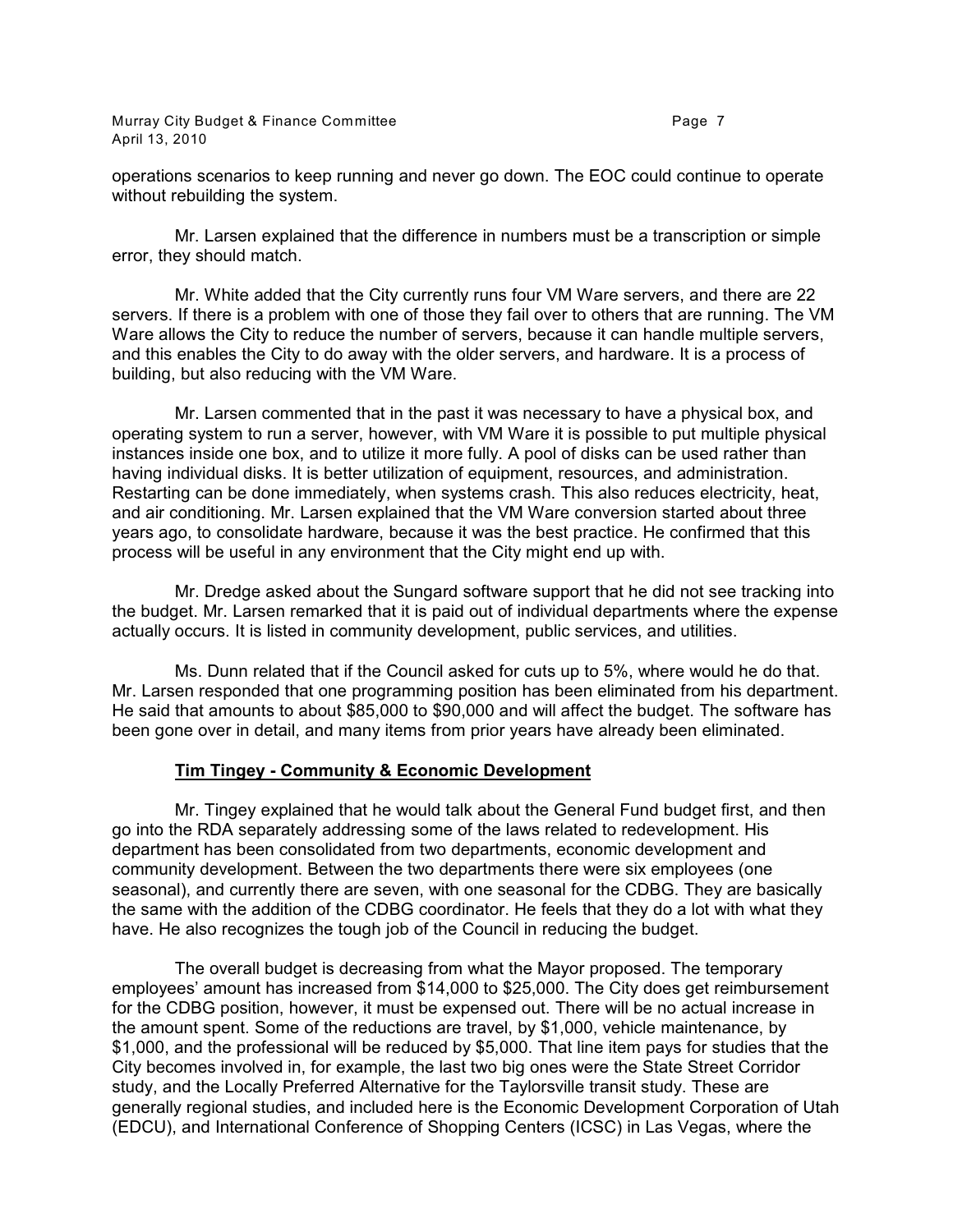Murray City Budget & Finance Committee **Page 1** 2012 1 2014 1 2019 1 2019 1 2019 1 2019 1 2019 1 2019 1 2019 1 20 April 13, 2010

City tries to recruit businesses to Murray. The Chamber of Commerce has been reduced by \$3,000 a little more than 10%. EDCU has been reduced by \$1,000. They do assist in recruiting companies into the area. Weed control has been reduced by \$1.000. He feels the has been reduced by \$1,000. He feels the reductions are good, yet the budget will help his department do the things it needs to.

Mr. Shaver asked about the conference in Las Vegas, and if Murray's efforts are coordinated with the state, with a particular goal in mind. Mr. Tingey responded that an amount is allocated to EDCU for purchase of a booth where Murray submits material to be distributed to the thousands of people that attend. Secondly, the City targets companies, and sets meetings with their principals. This year the focus is for the downtown area.

Ms. Dunn commented that there are three options with the budget: reduce expenditures, increase revenue, or some combination of the two. The ICSC is one opportunity to increase revenues, and it is important to grasp onto that concept, wherever possible.

Mr. Tingey stated that one item on his budget is the EDCU grant, which is an expense item to submit a grant application where reimbursement for most of the expense occurs.

*Redevelopment Agency* - The RDA consists of five areas, and expenditures are made related to projects within each of those areas. By state law, there is not an opportunity to transfer funds from one area to another. Each one must be addressed individually with emphasis on how to make projects happen within each area, as well as, covering the expenses for the work the City is doing.

The Central Business District (CBD) focus is to extend and expand the area. The City has met with the county, school district, and state board of education. The county has requested that the City come forward with a reduction in administrative expenses. The budget reflects the administrative expenses at about 5%. Part of that is moving funds from administrative costs into project costs, such as land purchase. Additionally, a disadvantage exists because the revenues do not come in until very late, so it was unknown, until very recently, what amount would be available for allocation this next fiscal year. The distribution of funds comes from the county. Keeping that in mind, it might be wise to reevaluate this at an RDA meeting to take advantage of the opportunity to reimburse the General Fund for project work that was completed in past years. Work was done in the early 1990s on Vine Street and Cherry Street that could be reimbursed for a number of years. It is not reflected in this budget plan, but could be done. This would come from the tax increment financing that is being received now, for example, on the Cherry Street project the City completed some infrastructure work that was never reimbursed. This could help the General Fund in the neighborhood of \$50,000 - \$60,000 this year.

Ms. Dunn asked to have this item put on the contingency list.

Mr. Tingey continued pointing out the land category in the CBD. These funds were carried over from the previous year. Some land was just purchased, and there may be additional land to consider. Travel has increased to be more aggressive in recruiting opportunities. There is a theater group interested now, and the City may want to go to their site, show some interest, and be aggressive in recruiting them.

In the Fireclay area, the City is not collecting any revenue, therefore, there is no budget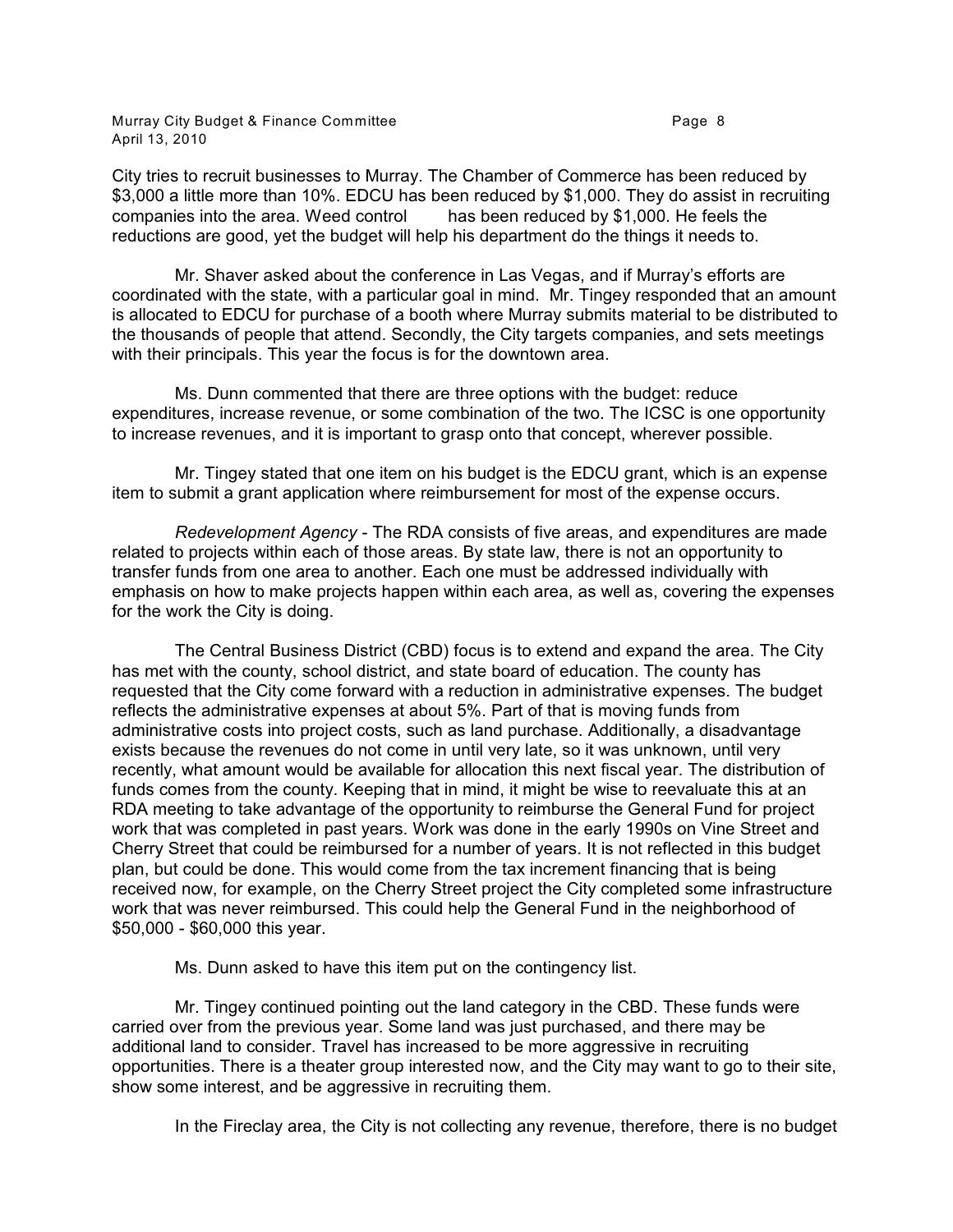Murray City Budget & Finance Committee **Page 9** Page 9 April 13, 2010

#### to consider.

In Vine Street, and Cherry Street some reimbursements can be done, as mentioned earlier. There is a small amount for travel in the Cherry Street budget.

Regarding the Smelter Site, the RDA and City entered into an agreement on the reimbursement of the 2009 Sales Tax Bonds. There is the low income housing, which is what the City would use with the NeighborWorks organization. That is a requirement for 20%. These bonds were set up for acquisition of land anywhere in the City, as well as, reimbursement for projects. As long as the projects are capital, infrastructure, or reimbursement of equipment across the City, the bond proceeds may be used. This is money that is reimbursing the City sales tax for the bond. If the million dollars are reimbursed into other areas, as recommended by the Mayor, there would still be in excess of \$500,000 for projects downtown. The big question is the timing, and how the rest of that project will be funded. One million dollars will not go far, therefore, there must be another connection to revitalize, and provide public improvements.

Mr. Shaver asked if the NeighborWorks program brings a grant program with them for the low income housing. Part of their commitment is matching dollar for dollar funding, through the national NeighborWorks organization, Mr. Tingey stated. Additionally, they are aggressive in seeking grants from banks, placing bankers on their board, and getting commitments from local businesses.

The meeting reconvened at 10:05 a.m. after a ten minute break.

# **Blaine Haacke - Murray Power**

Mr. Haacke indicated that he has brought Mr. Bellon, Mr. Crutcher, and Mr. White who participate in budgeting, and will explain some details particular to their areas. Power is an enterprise fund, and presented a balanced budget to the Mayor. Many facets make up the budget with a capital side, operations and maintenance, debt service, and in lieu of tax transfer.

This presentation was given to the Power Advisory Board, and they contributed with input, and take an active role in issues involving power sources.

By way of summary, there will be no employee benefit or wage increases. The budget is approximately \$36.2 million. There are no layoffs, or downsizing anticipated. Power costs are a major portion of expenses, about 60%, which is in turn sold to customers. Mr. Haacke noted that Provo is planning power rate increases, and he noticed that their resource costs are about 65% to 70%. Bountiful is similar. Murray is right in line with other power companies in the state. Metered sales will be about the same as the previous year. Last year metered sales were down 10%, and this year is coming in at about 7% below budget. The economy is causing many people to conserve, or businesses could be closing that are affecting the City power sales.

Mr. Brass asked about the 3% rate increase that was enacted last year. He wondered if that is part of the 7% reduction. Mr. Haacke said that the revenue is actually down, along with resource costs, and expenses. The 7% does include the 3% increase in power rates.

Mr. Shaver asked if the 7% loss had been tracked in any way to determine the reason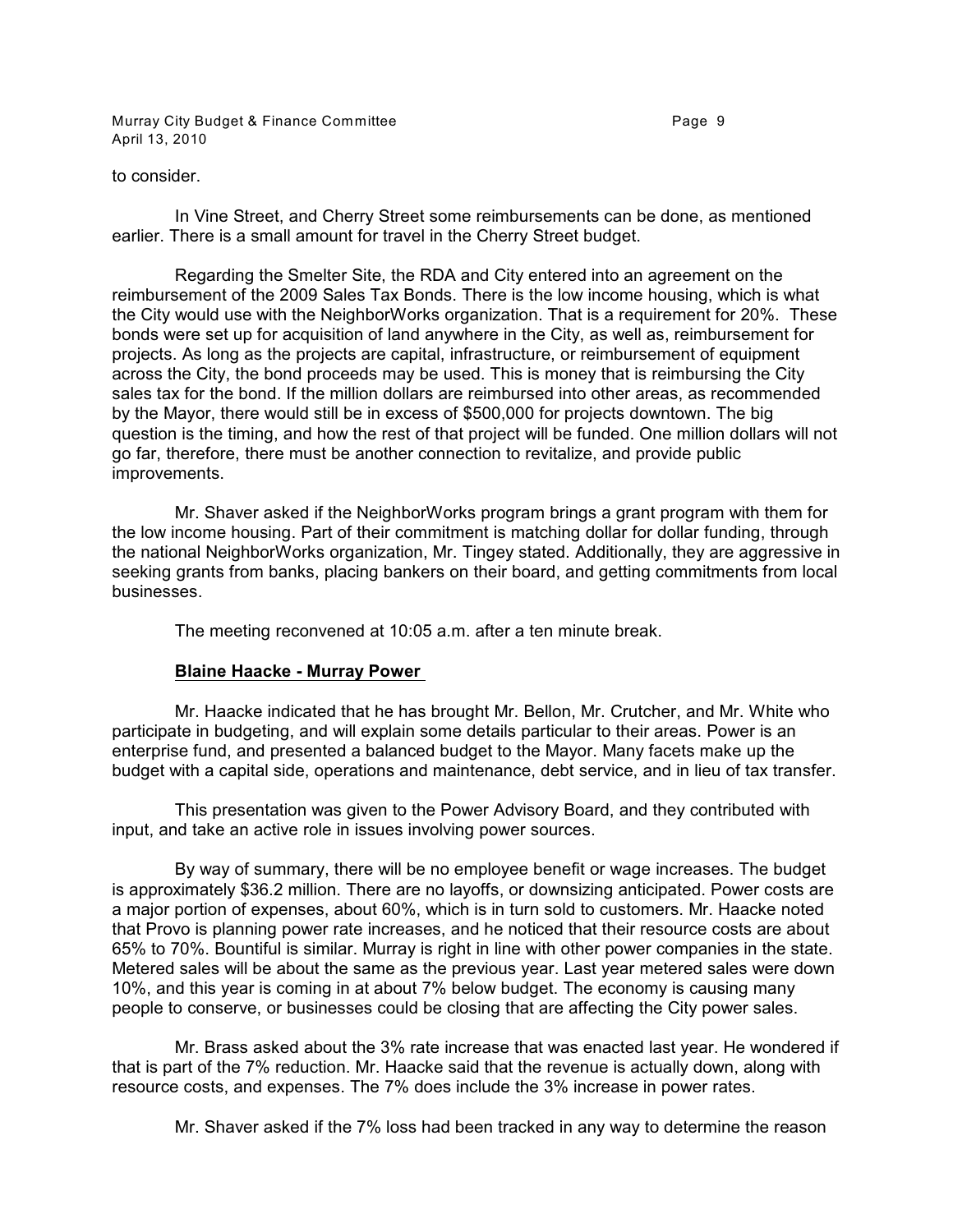Murray City Budget & Finance Committee **Page 10** Page 10 April 13, 2010

for the decrease. Mr. Haacke commented that the hospital revenue increased by \$2 million over the last year, therefore, there is enough of a loss throughout to still see the 7% decrease overall. Conservation and vacant businesses both contribute to that.

A 3% rate increase is scheduled for October 1, and another increase in 2011. These are included in the budget. Most other line items remain the same, with no increases in materials. \$500,000 is projected to go into the reserve account. Things can turn around very quickly in power, where reserves are needed.

Residential sales account for 31% of the power sales, 53% from large commercial (just 4% of the City meters), and 16% from small commercial. REC sales are new items from green tags gained from landfill gas. Mr. Haacke is anticipating \$100,000 revenue in that line item. The last time the City sold RECs the price was \$4.50. This amount changes daily, like the stock market. Some future bids show that RECs may go as high as \$8. The California market is reacting to new legislation that has really opened up that market. \$100,000 is a conservative estimate.

Decrease in wholesale sales can be attributed to a more stable market in the western grid. Natural gas prices are going down, formerly around \$6, now at \$4.50. Murray is making deals with UAMPS, not calling back Intermountain Power Project. (IPP). It is a \$55 resource. Wholesale is currently in the high \$40s. The market price is better than the callback.

Revenue accounts for the following:

- Metered sales \$34.9 million
- Wholesale sales \$ .25 million
- Fees \$ .3 million
	- Work orders \$ .2 million (This is work for private construction.)
- Other \$ .6 million

Operations summary:

- 58% Resource costs
- 29% Labor, material, daily expenses
- 7% Debt service (\$2.2 million in November and May) This is bonding for the gas turbine plant, transmission system.
- 5.7% In lieu of tax transfer (ILOT) (\$1.9 million)

Mr. Haacke informed the group that in 2006 the ILOT was 2.2% of revenue. In 2007, it was increased to 5.7%. It went from \$700,000 per year to nearly \$2 million. This is still on the low end in comparison to other cities. Ms. Dunn stated that this has been placed on the contingency list for further discussion.

General operations and maintenance include the following:

- Line items basically unchanged from the previous year.
- \$1.5 million contribution to City Hall services (Benefits to the City include ILOT, City Hall, Public Power Week, Christmas lights, arborists, etc.)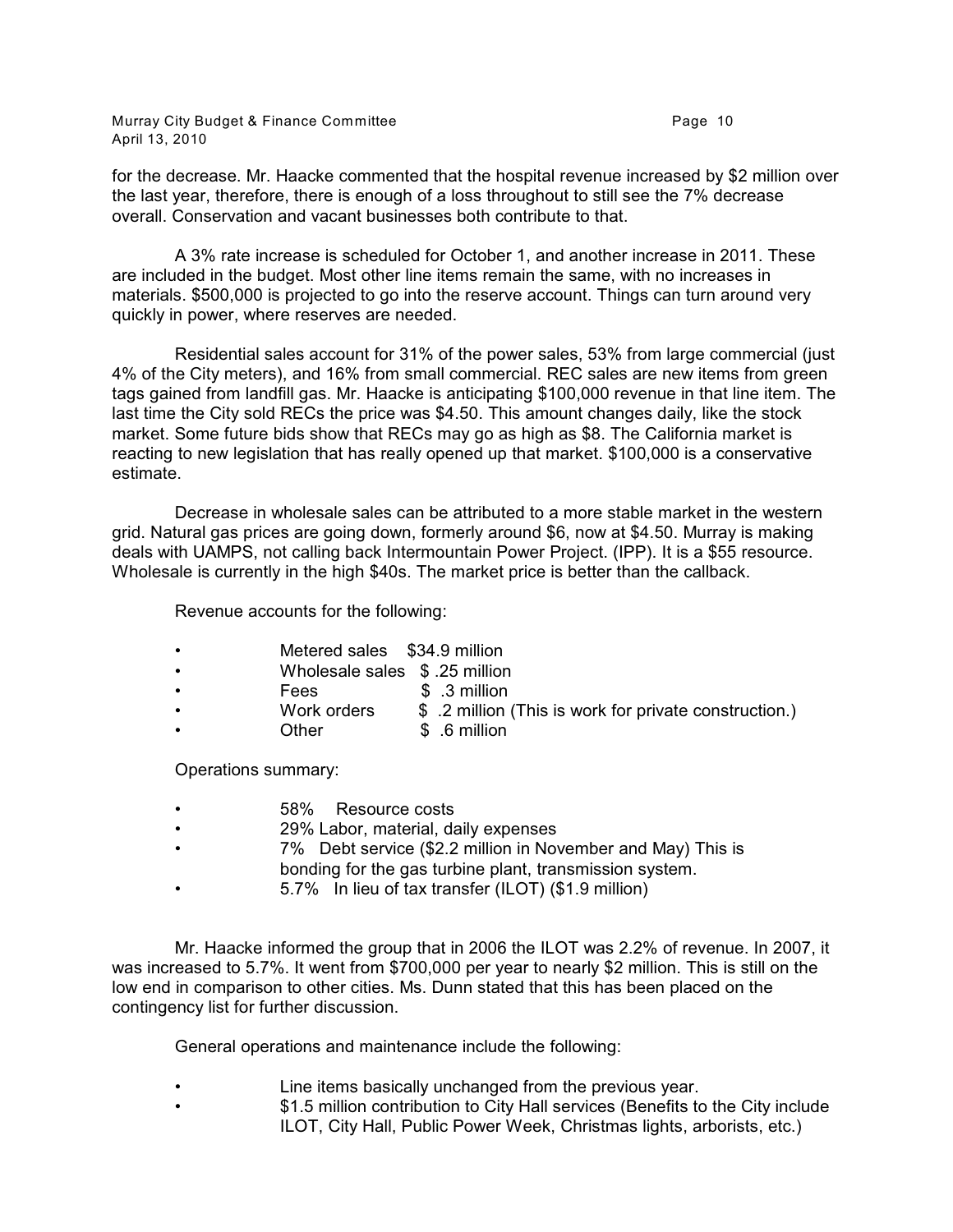Murray City Budget & Finance Committee **Page 11** and the Page 11 April 13, 2010

> • The radio read metering program is on the fast track for remote reading for all residential electrical meter reading in the City. This line item has increased from \$180,000 to \$280,000. The meter reader will drive down the street now. Water is doing a parallel program, and this should finish the entire City. By making this commitment the City realized a 20% discount on the meters. • The appliance rebate program is now in effect for Energy Star appliances

in Murray City residences. It consists of a \$35 - \$40 rebate. It will cost about \$5,000 per month and is a good public relations tool. It should help conserve electricity, and decrease the need for more resources. It is difficult to measure the results. \$100,000 has been budgeted for this program.

Resources will see a slight decrease in overall costs from Hunter. The debt service for this plant will be paid off in July of this year. Hunter is located near Price. Debt service amounts to \$400,000. Now it will be necessary to reserve funds to rebuild the boilers. A huge decrease will not be realized due to the future rebuild. By 2017, every coal fired plant in the country will be required to undergo SRCs (selective catalytic reduction), which are pollutant devices that go on the stacks, and are quite expensive.

Colorado River Storage Project will show a slight increase, because the City will have a full year of the increase that was instituted last October. It remains a bargain at \$29/MWh versus \$55 for IPP, and high \$40s for Hunter.

San Juan expects some fairly major legal battles over the next couple of years. The Grand Canyon Alliance and wilderness groups are fighting power plants in the four corners area over environmental issues. UAMPS has \$300,000 for legal fees set aside this year.

IPP is only an expense if called back, otherwise, it is sold to California entities. It is not to our advantage to use the call back this year. This is a \$55 to \$60 resource.

Landfill #1 and #2 have been great resources, at about \$60/MWh. They are on about 90% of the time, and we have the RECs to sell making it about a \$55 renewable resource. They have had to go back in to drill more cells and are pumping water in to see if they can get some methane movement. This does not harm Murray, as the City only pays for what it uses. Mayor Snarr mentioned that he noticed they are developing an additional cell beyond the current cell.

Natural gas projection is for \$6/Dth, with \$1.3 million budgeted for purchases in June, July, and August. This is for the City natural gas turbines. When Hunter went down the previous week, the turbines were utilized for a day.

UAMPS pool is \$75, which is the same as the City purchases on the market. Resource costs are down about 12% from the budgeted numbers, although, they are about the same as the previous year. This decrease makes the power budget about \$2.2 million less than the prior year.

The capital budget is \$1.5 million, and Mr. Haacke asked Mr. White to talk about "backyard upgrades," which amount to \$700,000.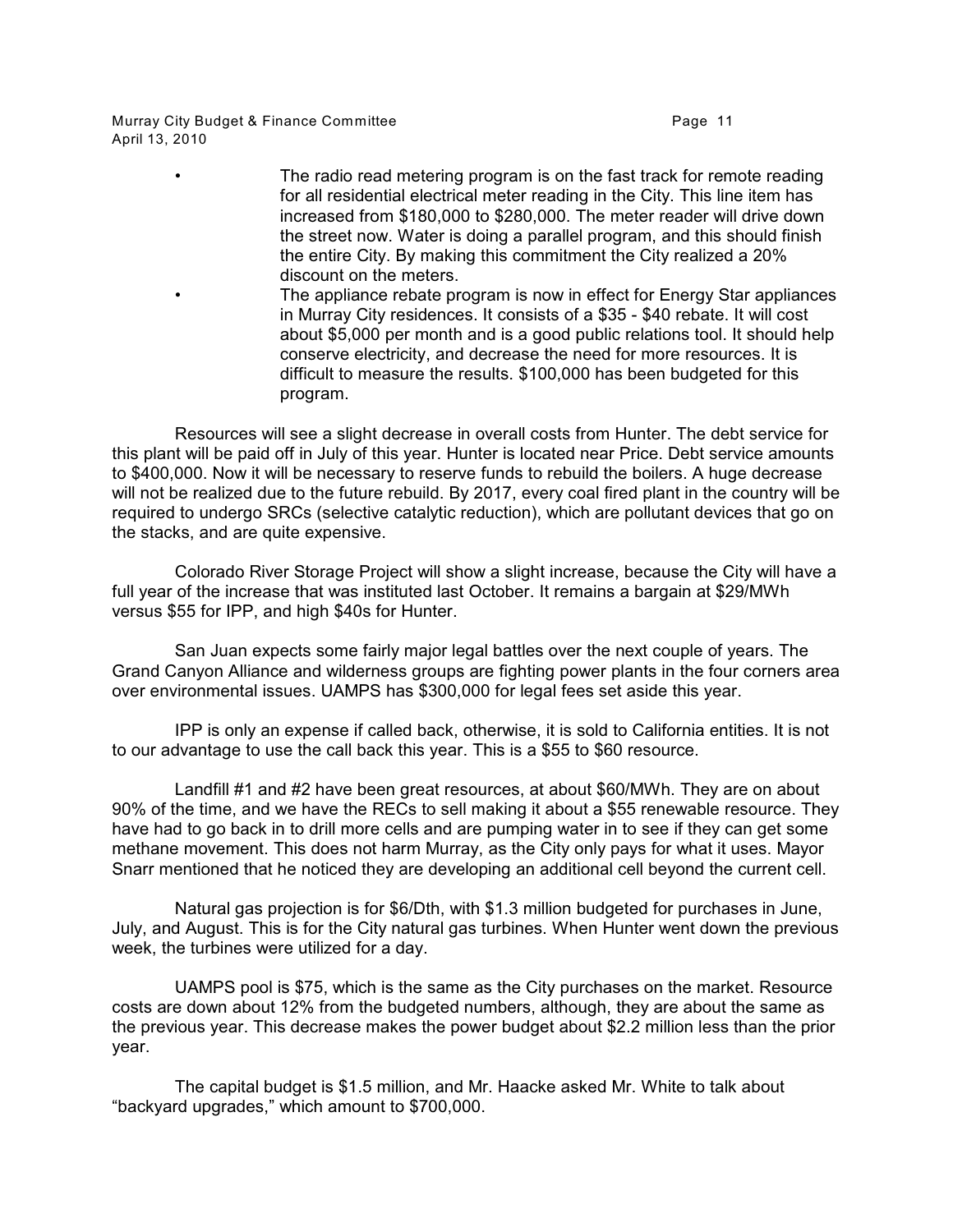Murray City Budget & Finance Committee **Page 12 Page 12** April 13, 2010

Mr. White described a line item CP1, for new construction. This is for any new lines and line extensions, or new development for developers and contractors to be a participant in Murray Power. CP2 is related to current infrastructure to maintain, repair, and keep the reliability intact. He and Mr. Crutcher work with a grid (mapping system) that Mr. White formulated to work with planners and replace older poles. To clarify, Mr. Shaver asked if they go into an area and replace based on the age of the equipment. They take into consideration the conductors, insulators, and the age of the poles themselves. Due to load demands, it may be necessary to upgrade. Insulation value could have deteriorated. They do go through and check, and determine the worst enemy on the system to try to do the preventive maintenance to keep the system reliable. Conscientious thought and evaluation between himself and Mr. Crutcher helps to implement that. Mr. Haacke pointed out that, currently, they are working in the area near Fashion Place Mall, between 5900 South and 6400 South up to about 725 East. That small subdivision, near Longview Elementary School, is a three-phase line, with an eleven-pole application. There are a few poles where people have built garages or other obstacles, with no way to replace poles without the use of a crane, which must be rented for this purpose. Four of the poles will be set over the homes. These are the things the staff works on during the slower times.

Mr. White detailed a few other capital items in the budget: Ford F 350 1 ton truck, a bucket truck, stumper, and a utility trailer replacement. These items are carry overs from the previous year, when they were eliminated from the budget. The stumper is used by the arborist, and has a life expectancy of about five years. When there are a lot of maintenance costs, it becomes necessary to replace it. The bucket truck is 13 years old, and the department feels it is necessary to replace. Unfortunately, the cost has increased by about \$5,000 from last year. The utility trailers are for the line crews to carry all their materials. These are 15 years old. Two can be repaired and two need replacement. The vehicle radios are more than 15 years old, and are an analog system. Maintenance, repairs, and upkeep are very expensive. The replacement cost is about \$1,500 per unit. He would like to go to the digital system, which will be more efficient in the field. Mr. Shaver ask about the GPS technology in the radios. Mr. White responded that there are a number of options, and the GPS would be advantageous to have, as yet, it is undecided. There is one administration vehicle that the department would like to replace. It is a senior manager's vehicle, with some maintenance expenditures that are concerning.

Ms. Dunn asked about warehouse stock, pointing out the depth of supplies that are on hand. Her desire is to cut back as much as possible, keeping in mind what is available from local vendors. When something goes out, it will be paid for one way or another, however, in years such as this, we should consider lowering warehouse inventory.

Mr. White stated that part of the problem is the lead time, and availability to get what is needed. The biggest problem is to protect, and preserve our customers. There are some lower cost items, but it may not be wise to go that direction. Some of our suppliers do not carry the style that Murray has. He thinks the department is diligent about warehouse stock.

Mayor Snarr asked, if in the case of a catastrophic event, the supply houses would open up to get Murray its needs.

Mr. Brass declared a conflict of interest as his employment is an electrical supplier. He said that most distribution centers have transformers on the shelf right now. His company has a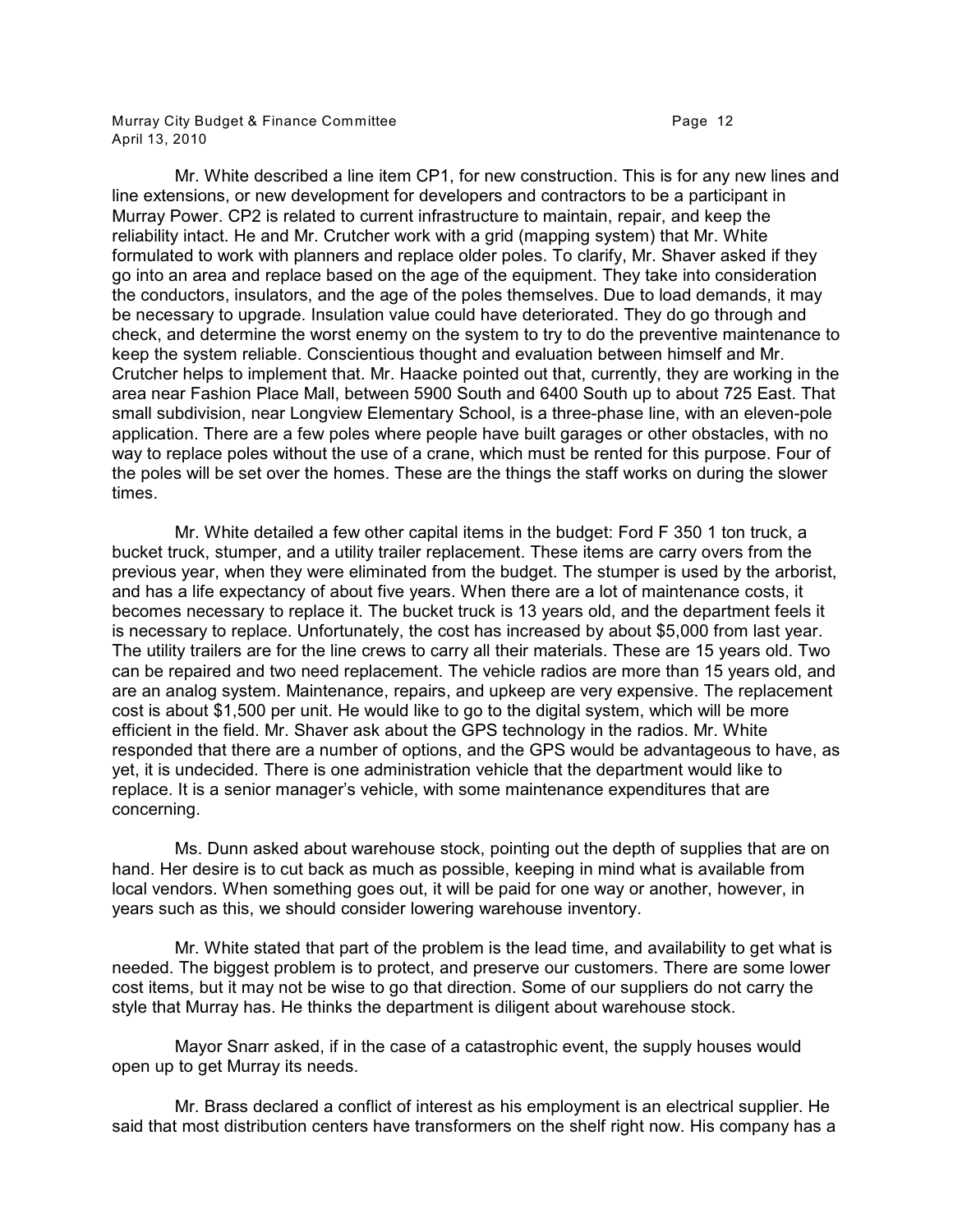Murray City Budget & Finance Committee **Page 13** Page 13 April 13, 2010

24/7 emergency number and a policy to get power equipment out any time. He stocks master reels of the cable Murray uses underground. He admitted they do not stock copper. The specs on transformers are very minimal. Mr. Crutcher said that the loss factor is a little high. If there were a catastrophic event you go to other entities for help, as Provo did when the micro bursts occurred there. Mr. White mentioned the mutual aid agreement between other entities, who would come to Murray's assistance if needed.

Mr. Shaver suggested that, knowing the mutual aid agreement is in place, he would like to see the department look at the inventory and cut back, based on the fact that there are budget challenges. Maybe next year money can go back into that line item when the budget issues begin to reach par. He does not want to give the impression that the power department must make up the budget shortfall for the entire City budget, however, all areas need to be considered.

Mr. White stated that he would be supportive of sitting down with engineering and administration to evaluate the infrastructure, however, he does not want to be in a position where he cannot provide the service necessary. Mr. Brass confirmed that no one wants to be in that position. His concern is the equipment sitting in the yard that goes out of warranty.

Mr. Shaver asked about the utility trailers, if the amount budgeted is for one or several. Mr. White stated that it is for four trailers.

Mr. Haacke mentioned that the capital budget is \$1.5 million, which amounts to \$84,000 less than the previous year. The department has really held back on capital costs over the last couple of years, due to the economic crisis. The \$1.5 million was not spent until following the mid year review. Many of these requested items are coming back from the previous year, and at some point they must be purchased. Capacitor banks are a concern, which have to do with a mandate from Rocky Mountain Power.

Mr. Crutcher stated that the two capacitor banks are required to maintain an agreement with Rocky Mountain Power, as the regulating authority for this area. The mandate is to maintain a power factor of greater that 95%. Murray is currently in the low 80%. We have not been reprimanded, however if we are, there is twelve months to correct it, or they will do so and charge us. If they do it on their side, we get no benefit on our side of the line. We have asked for two banks this year, and we will still need two the following year. If we get into a bind, it is possible to correct the power factor by running the turbines on peak. That is a costly way to do it.

Two additional items have been on hold for a couple of years, a new relay test set, and transformer test set. The substations have recently been rebuilt (except for central), and there are new transformers in all of those. The test set would insure the longevity of these transformers. Each of the new transformers placed were more than one million dollars. This would be an investment to protect the huge expense of those transformers. We own one, and a second one would be to do end to end testing, to determine how they respond to the pulse. Mr. Haacke mentioned that the two test sets amount to \$135,000. Mr. Brass commented that the sub station transformers are some that cannot be stocked, and take a long lead time to order, up to 30 weeks. He added that Rocky Mountain charges its customers a fortune for power factor correction. Murray's capacitors will pay for themselves by avoiding those costs. Mr. Crutcher mentioned where each capacitor would be placed, and said that another one might be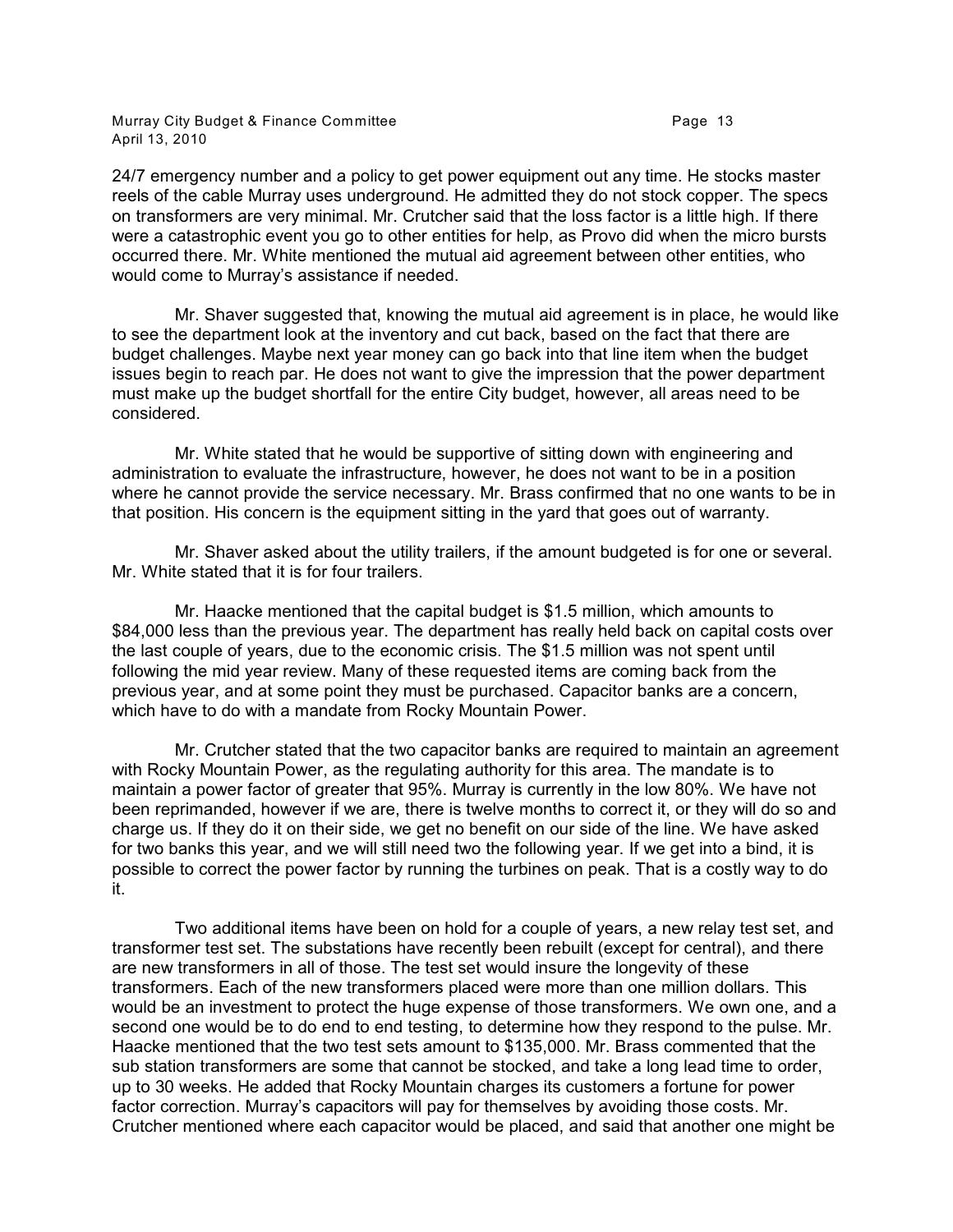Murray City Budget & Finance Committee **Page 14** Page 14 April 13, 2010

necessary in the future, depending on the power load.

Mr. Haacke mentioned the office remodel of the current year. It cost well under the \$100,000 that was budgeted. He had actually considered a separate building with a drive in bay, which the architect estimated would cost \$180,000. The bid came back at more than \$350,000. The substation techs have been without office space. They have been using an old board room. In the upper level, Tom Baker retrofitted the space creating offices, and saving lots of money. Mayor Snarr complimented Mr. Baker on his ability. He has much talent, and pays for himself, in power, the courts, fire. He was, formerly, a cabinet maker for Hughes Aircraft in Long Beach, and his employment allows Murray to do many projects internally.

Mr. Shaver acknowledged that the departments do a great job to keep the City safe, functioning, and with a cost savings, as well. He complimented the power staff for their conscientious efforts.

Ms. Dunn explained to Mr. Haacke that the power ILOT has been placed on contingency, and if the City decides to increase that, it becomes a cut to the department, necessitating further budget cuts. If that becomes reality, as the experts in power, the Council would ask the department where those cuts would come from.

Mr. Haacke thanked Mr. Shaver for his compliments, and added that another effort of the power department, during these slower months, has been to inspect every transformer with the infrared camera. Each one is opened, gears switched, and inspected to locate any trouble spots. The camera is a \$40,000 piece of equipment, and helps to prevent future maintenance. Changing out connectors is another activity for preventive care.

In summary, Mr. Haacke pointed out that the budget does plan for \$500,000 to go into reserves. Additionally, he passed on a comment made by Natalie Gochnour, power board member. She said that power resource costs have gone down, metered revenue is about the same, and yet there is still a 3% rate increase scheduled. She wondered why. His answer was that with a couple of tough years, not much has been put into reserve, therefore, the rate increase allows some additional dollars above the balanced budget to do that.

Ms. Dunn commented that any catastrophic event would cause the power department to go through millions of dollars in a very short time. It has happened in the past, and the Council would like to prevent that from happening by building the reserves. Mr. Brass agreed.

Mr. Haacke stated that there are five different funds where reserves are allocated by percentage. It is recommended to have 12.5% of the annual budget in reserves now, which amounts to about \$4 million. Currently, there is \$2.5 million there, and that is only one of the five funds. By ordinance, one million dollars should be put aside for a catastrophic event at Hunter. The total reserve amount should be about \$10 million to cover all the funds. Eleven years ago there was \$22 million in reserve, and it went down very quickly. Ms. Dunn stated that the City went through that in one summer. That was a difficult time, with Enron, and expenditures on the natural gas turbines. UAMPS charges accounted for some of that.

Mr. Shaver asked about the acronym NEF. Mr. Haacke explained that is the National Energy Foundation, which is a nonprofit group contracted for work in the fifth and eighth grades of Murray schools to help teach energy conservation. Mr. Shaver would like to have that line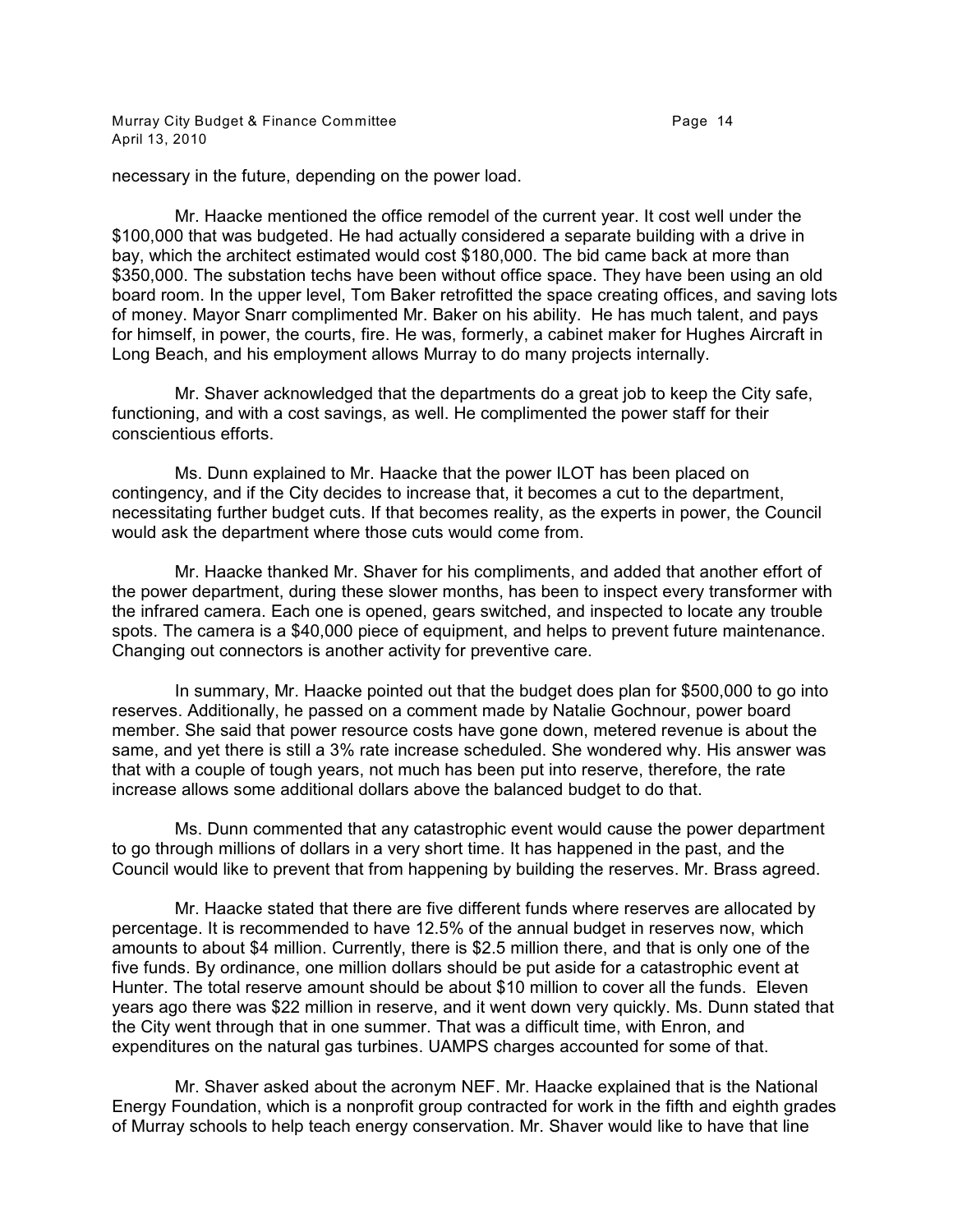Murray City Budget & Finance Committee **Page 15** Page 15 April 13, 2010

item title changed, to education or something that he will recognize the following year. He also asked, in response to an earlier conversation, if Mr. Haacke had looked at early layoffs or retirement.

Mr. Haacke stated that the power department has 55 employees. Fourteen or fifteen have 30 years of service, and are eligible to retire. Mr. Crutcher stated that it is fourteen, close to 20%. Mr. Shaver asked if calculations had been run to determine the effect of retirements, training for replacement, etc. Mr. Haacke has some incentive retirement issues to entertain to see some immediate financial impact or two to three years down the road. One to two may retire without a package incentive, and these will not be replaced. Mr. Shaver admitted that the experience of the staff makes the power department function as well as it does, and the Council does not want to put that in jeopardy.

Mr. Haacke informed the Council that several years ago, some young folks were hired to go through the apprenticeship program because they anticipated this time when 20% of the staff would be retirement age. Those people are still here, and the apprentices have journeyed through the program, are trained and ready to move up. Power is a little heavy, but those workers will eventually retire, and it is important to have staff ready. The Mayor confirmed that thinking, by training the younger staff. If it is necessary to layoff employees, the way that program works, the younger workers would be let go. The City would like to see attrition take place for the experienced linemen. Mr. Haacke stated that the numbers have been crunched, and he would be happy to discuss it further.

Ms. Dunn thanked Mr. Haacke for his forthright attitude willingness to work with the Council. The beauty of having a public power company is that it is part of the City, and the residents need to be educated as to the benefit of owning the power department.

#### **Jan Wells - Mayor's Office**

Ms. Wells stated that accounts in the Mayor's budget have been juggled, however, nothing has been added that was not spent in previous years. Ms. Wilson has insisted the office true-up expenditures and line items. The main change is in the education and training. The Utah League of Cities and Towns conferences have, in the past, gone through a line item in the non-departmental fund. Now that is part of the Mayor's budget. The telephone and cell phone service has been separated, which Ms. Wilson asked them to do. As part of the cell phone line, Ms. Wells purchased a lap top with an ongoing monthly charge for the connection fee. Those are the only changes. There was an increase in supplies because there was not enough to cover them in the current year.

Mayor Snarr mentioned that he will not participate in the National Mayor's Conference. Ms. Wells stated that was \$3,500, which is reflected in another budget.

Mr. Shaver referred to the office supply line item and asked if consideration had been given to sustainability, renewables and less paper usage. Ms. Wells responded that it is not for paper, it is more for water, soda, and things like that besides basic office. Mayor Snarr mentioned that many times there are special requests for the schools and other groups. Ms. Dunn asked if that comes from non-departmental. Ms. Wells confirmed that many of the big things do, like pins. This is just internal items. Ms. Dunn asked about the overtime budget. She has included that for Mr. Fountain's legislative work. It could be removed, as she has actually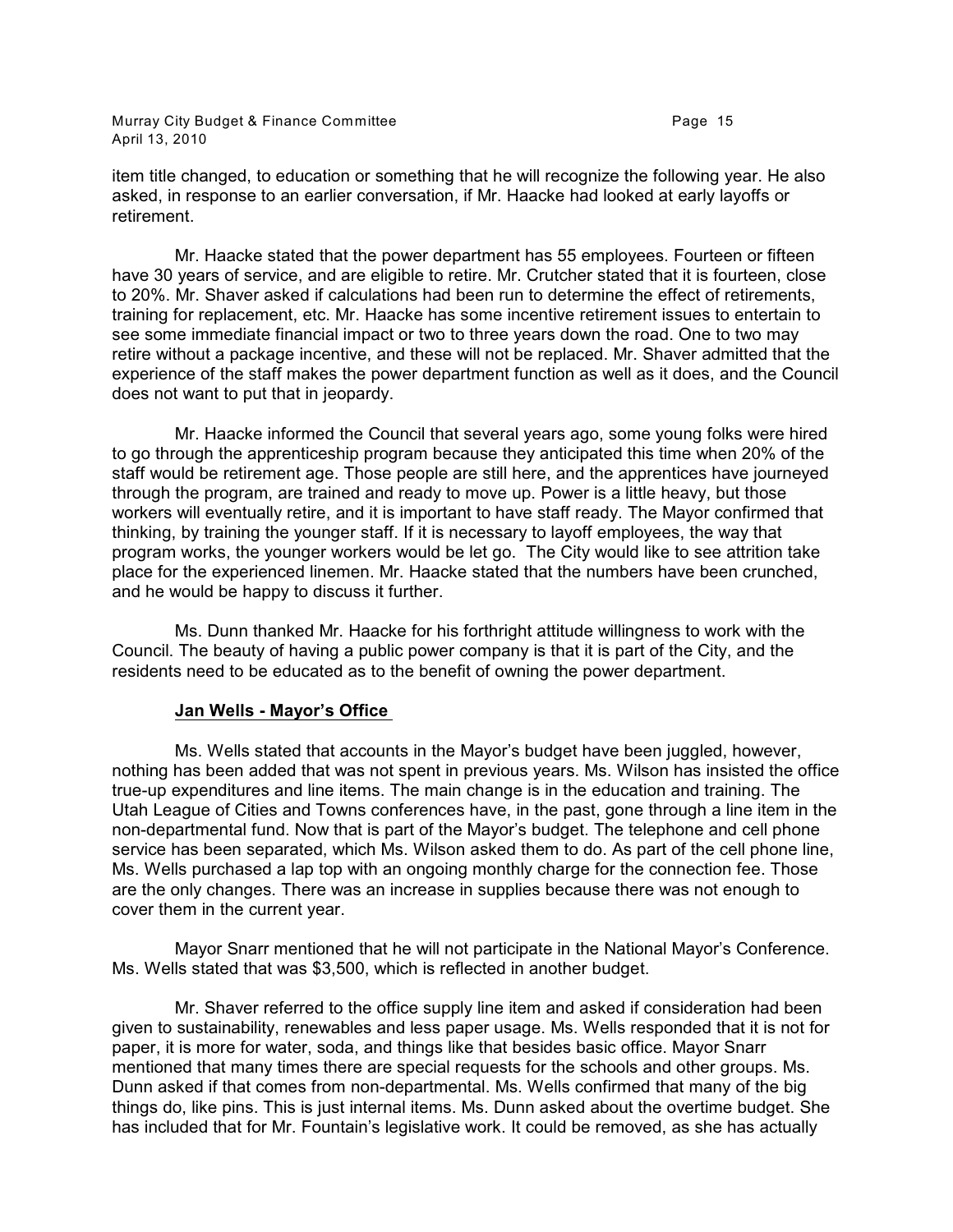Murray City Budget & Finance Committee **Page 16** Page 16 April 13, 2010

used compensatory time for him.

# **Mike Wagstaff - Council Office**

Mr. Wagstaff pointed out a couple of changes in the budget. The professional services line item has been raised to cover the cost of a lobbyist. Budget adjustments have been done for the last two years, therefore, this year it has been included at the outset. Ms. Dunn feels that is a place where cuts could be made. Mr. Wagstaff reported that the first year was \$30,000, the second was \$40,000, and he feels it will be somewhere in that area, although, he has anticipated \$50,000. Mr. Shaver stated that the other departments have been asked to reduce by 3% to 5% and we need to do the same in the Council budget. Ms. Dunn confirmed the need to look at that percentage overall, and she stated her willingness to work with Mr. Wagstaff on that. Mr. Shaver asked to have the professional put on contingency. Mr. Wagstaff removed about \$2,000 from miscellaneous services due to the fact that this year it was needed due to the elections, training, and events surrounding that. A new expense in small equipment is \$1,000 for a color scanner. That is a rough cost. Any color item for Council packets, at present, must be emailed to us, as we have no way to input that. Under professional, another \$1,000 increase is for joint retreats and potential needs for a facilitator or other necessities.

Following a short break the Council reconvened at 11:15 a.m.

# **David Frandsen - Murray City Employees Association**

Mr. Frandsen thanked the Council for the opportunity to speak on behalf of the employees of Murray City. He takes his responsibility as president seriously. With the help of the department representatives he has tried to keep a pulse on the employee's feelings throughout the City. His representatives do an awesome job, working outside of City time on a number of projects, therefore, he does not want to take credit for all that is done. The employees understand the issues the Council is facing, and they put much trust in the Council, their expertise, and judgement. The employees want what is best for the City in the long term, with secure jobs. They support the Mayor's budget, and think it is a positive step to long term security. They do understand that it is one time money to make it work, and feel that positive changes can be made over the next year to make the City fiscally secure. MCEA appreciates the openness. The Mayor's meetings helped to eliminate rumors, and he suggests that the Council do the same thing regarding any changes they make.

Ms. Dunn commented that there will be changes, as there always are. She has received phone calls from employees, which demonstrate that many do not understand the budget process. Regarding the process, the start is receiving the Mayor's budget, however, for the Council the real first step is this part of going through it with the department heads. From there the Council begins to formulate what the budget will become. She asked Mr. Frandsen to help keep the rumors under control. To be fair and honest, everything is on the table, from layoffs and furloughs, to doing nothing with the Mayor's budget. At this point there have been some one-on-one conversations, but, no discussions as a Council. The best thing Mr. Frandsen can do is to help educate the employees as to the process. Mr. Frandsen agreed that the Mayor actually stated it was the proposed budget, although, some still did not understand. He said if furloughs were necessary that people want to know why. Ms. Dunn confirmed that he would receive a memo of explanation for any changes that are made. Additionally, the Council will hold a question and answer period for staff members. Mr. Shaver asked if a meeting similar to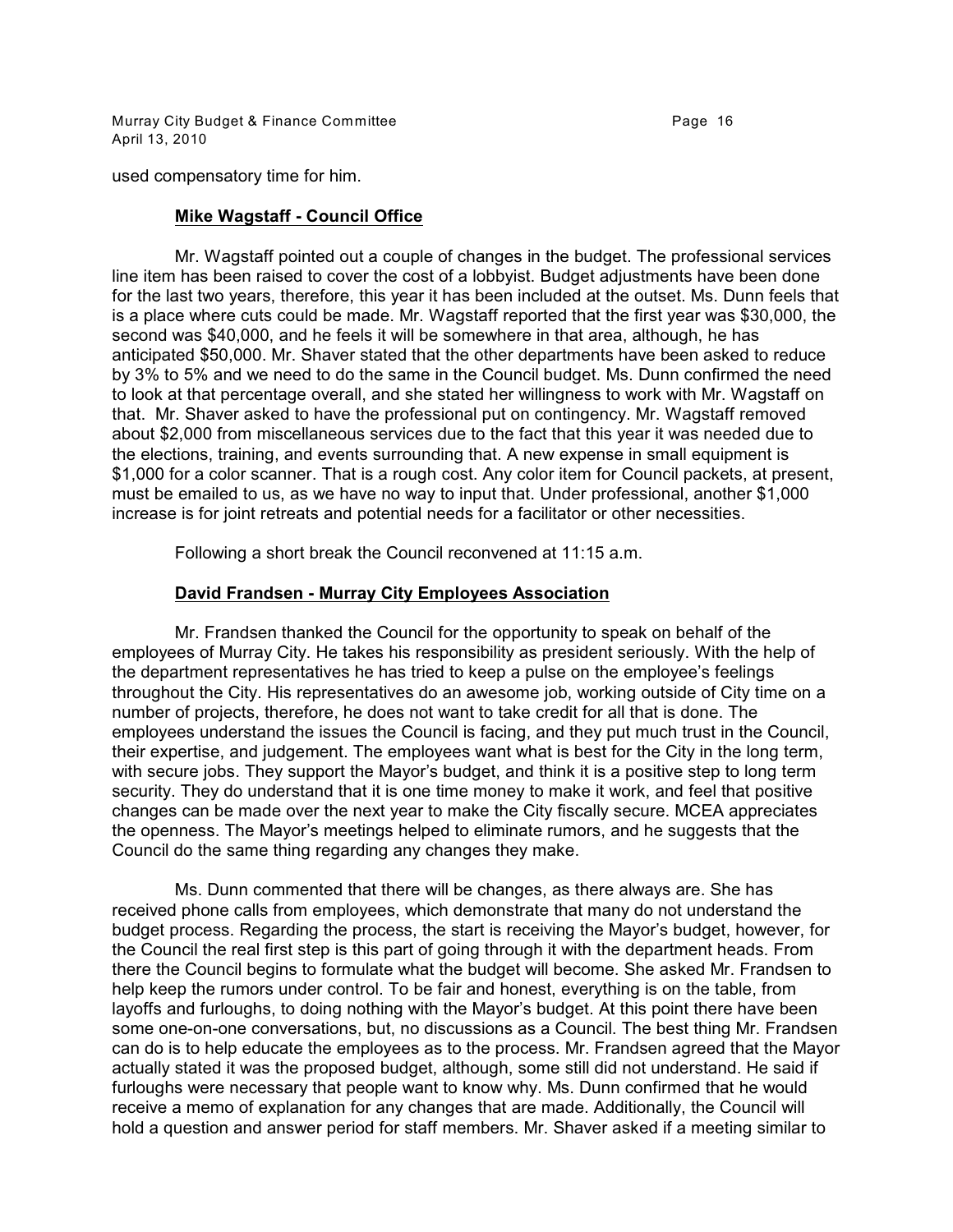Murray City Budget & Finance Committee **Page 17** Page 17 April 13, 2010

the Mayor's was requested. Mr. Frandsen said it did not have to be in that format, but something to inform the employees, rather than rumors. He feels this would be the best way.

Mr. Brass explained that there could be a presentation like the Council did for the property tax increase, showing where the money comes from, the changes, and what things need to be funded. It's an unusual economy and the world has changed, although, Mr. Brass pointed out that, at least, three of the Council Members have not changed. They have consistently supported the employees, and he does not see that changing. They will do what is necessary, but they are trying to look at everything. Layoffs are a long term fix for a short term problem. The City would lose a lot of trained individuals, and they want to avoid that at all costs.

Ms. Dunn said that one thing that might be considered in the Mayor's budget is the use of one-time funds. They do not want to replace one-time funds with other one-time funds. They are mindful of those things, and she hoped that the employees would give the Council credit for doing the right thing.

Mr. Frandsen stated that this is good public management, and he feels this is the foundation of Murray. He is proud to say he works for Murray.The MCEA is dedicated to bridging the gap between the employees and the elected officials.

Mr. Shaver expressed the desire of the Council to have that communication be a twoway street. If employees can come to the Council with ideas for savings that have not been presented, then that may help save jobs. Mr. Frandsen agreed with that, and suggested focus groups to bring ideas forward. He would love to be involved in that, and, additionally, the newsletter is an opportunity to send information out. Mr. Stam commented that Mr. Wagstaff had put together a chart describing the budget process and he found that very helpful. An email to all might accomplish that.

Mr. Frandsen offered his appreciation to the administration and Council. He added that he had always found Murray to be pro employee, and he hoped that together the budget process could be an opportunity to improve the City.

# **Dan Barr - Murray City Library**

Mr. Barr introduced the president of the Library Board, Bruce Cutler, who had come to observe.

Beginning on revenue, Mr. Barr stated that it looked to be stable, with a small increase in fines. Due to increased use, it may be closer to \$50,000. He does expect continued growth. Additionally, he will be working with the board to review the fine and fee schedule, which has not been revised for about 10 years. Murray's fees do seem to be a little lower than surrounding communities. He hopes the projected fine revenue is realistic. If not, there is a planned increase in reserve balance, which will offset the lost revenue, if need be.

In expenditures, there are a couple of slight increases in employees, one is a new full time position that was budgeted for six months in the current year, and will be a full time position over the next fiscal year. Temporary employees are also increasing. The total budget is about 1.5% less than the previous year.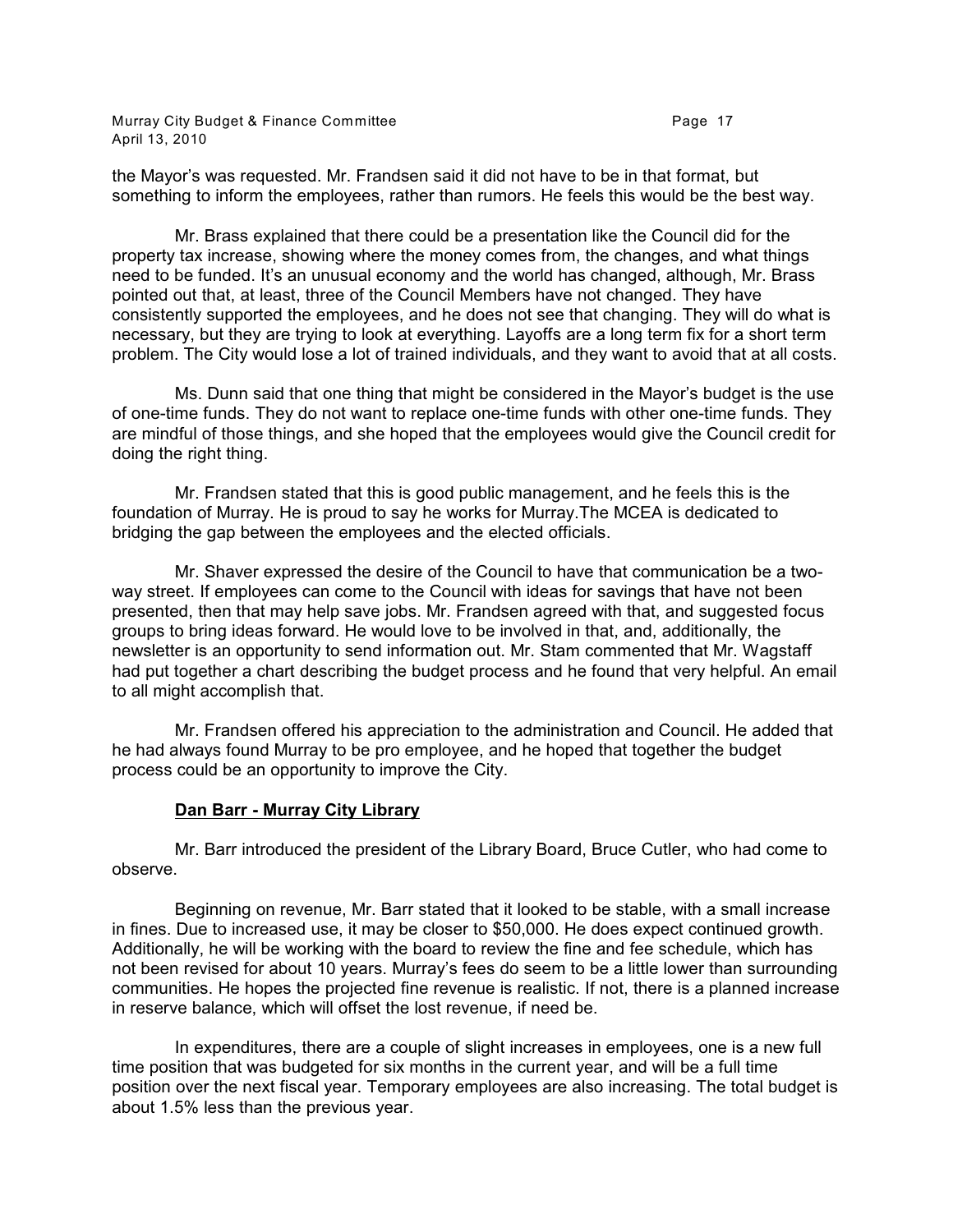Murray City Budget & Finance Committee **Page 18** Page 18 April 13, 2010

Mr. Barr stated that there has been a cost savings in maintenance of buildings and grounds, with a new contract on lawn and window cleaning, trying to bring those expenses down. Another large savings is on equipment maintenance, which is dropping by \$8,000. That is a maintenance agreement on four servers that run all the automated services. It will be outsourced to Server Farm, a subscription service, which will help on equipment, technical support, upgrades, and backups, and is the primary vendor for the library software. He feels there will be better service overall. Under professional, there is a change to the subscription service for cataloging materials, lowering the budget by \$10,000. Mr. Barr has lowered the supply category, and telephone. The telephone decrease is due to eligibility for a discount grant from the FCC for internet services. They have also gone to broad band, which is less expensive than the T1 lines they previously used.

The Utah Education Network is the service provider that has submitted the applications for grants. By law they are required to pass the savings on to the library.

As a service agency, the library relies heavily on the staff. Books and materials are another big aspect where cuts have not been made. Some shifting has taken place, such as, more money for adult nonfiction, and audio visual materials.

Use has been increasing 8% to 12% for the last seven to eight years. About 10% of users prefer the automatic checkout.

Mr. Shaver asked about the children's, young adult, and adult programming. Mr. Barr responded that programming is for special events offered, such as, story time for children. Sometimes there is a small fee or a craft, or an author, so those line items support those activities. Mr. Shaver commented that these items seem to run under the budgeted amounts.

Mr. Barr indicated that the Friends of the Library group operates the used book sale in the lobby, raising from \$6,000 to \$8,000 per year. Most of the money comes back for programming activities. It does not go through the budget, but is a contribution that the library tries to spend first, and underspend budgeted amounts. These invoices are directly paid by the Friends of the Library, and not accounted for in the library budget.

The library will celebrate its 100-year anniversary in 2010, and the Friends of the Library will be very involved in activities associated with that anniversary.

Mr. Cutler commented that the board greatly appreciates Mr. Barr and all he does on behalf of the library. His daughter pointed out how friendly the staff in the Murray library is. Because of automation in many area libraries, one never interacts with the patrons, and that is one reason the board chooses to stay with only one automated check out. He feels the personal touch is very important. Regarding fines, email reminders are being sent out. Ms. Dunn thanked Mr. Cutler for his volunteer service.

Mayor Snarr asked if parking was ever a problem. Mr. Barr stated that it certainly is, especially when school lets out, because many parents tell their children to meet at the library. Parking and access is a problem in the neighborhood. The library parking lot can be a problem for parking, and safety after school, and during special events. The requirement for parking slots, given the size of the facility is a challenge. The library was built 20 years ago, and even the size of each space is generally small in comparison to newer buildings. Mayor Snarr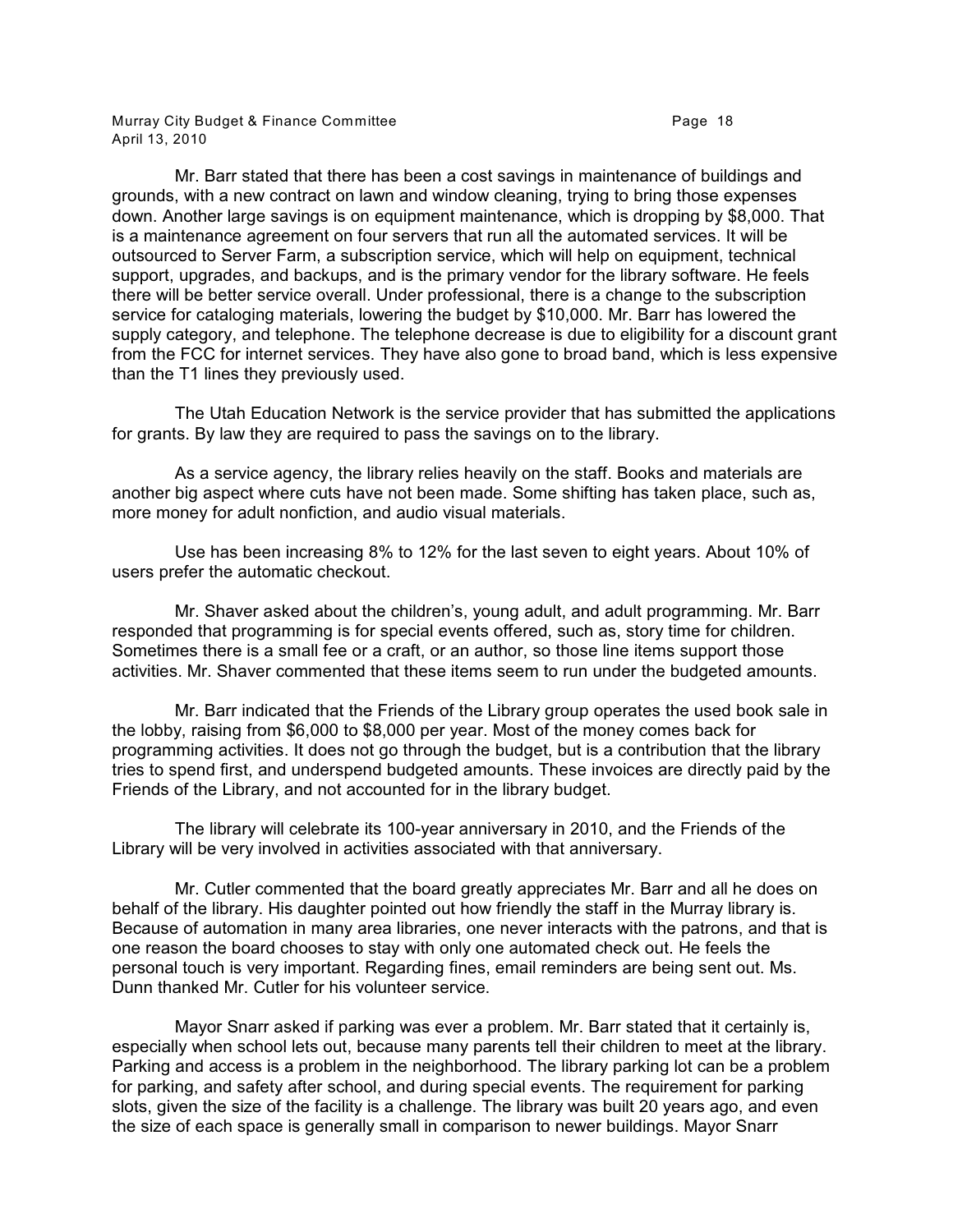Murray City Budget & Finance Committee **Page 19** Page 19 April 13, 2010

mentioned that there may be an opportunity to do something once the new junior high is built. Mr. Barr would appreciate any information regarding the school rebuild, and how it will affect the library.

Ms. Dunn adjourned at 12:03 for lunch.

The afternoon session began at 1:00 p.m.

#### **Doug Hill - Public Services**

Mr. Hill informed the Council that the City has a contract with Questar to use the fueling station at the public services property and they pay the City a percentage of all the natural gas fuel they sell there. It amounts to between \$500 and \$800 per month, which is insignificant related to the overall budget.

Mr. Hill brought his department supervisors to the meeting, and complimented all of them on the fabulous job they have done to reduce their existing budgets. As a whole, they are probably down 3% to 5% on expenses for the current year.

*Building* - This department has no new items included in the budget. The revenues have been down in building. Mr. Gonzales, has anticipated some increase in construction of residential properties, and more inquiries are coming in. Revenue projections are conservative. Most of what they do, about 85%, is commercial, however, so far this year, the department is seeing more residential. This can be attributed to the Ivory projects that are starting on Vine Street. Mayor Snarr indicated that Ivory bought out Alan Prince's properties.

Ms. Dunn asked about fuel costs throughout the budget. They have gone down, and now are increasing again. She wondered what they are seeing in the fuel costs. Mr. Hill said that in building, \$4,000 was spent the previous year, and they are budgeting level costs. Over the last few weeks, those costs have been increasing. This budget shows \$3,900 for the previous year, yet \$3,100 has been budgeted. Ms. vonWeller said that the previous year involved a lot of follow up, which is travel intensive. The slower period has allowed Mr. Gonzales the ability to follow up on inspections.

*Roadways* - This budget pays the employees that are in streets, and street lighting. The energy costs for the lighting are paid here.

Mr. Shaver asked where the holiday decorations are accounted for. Mr. Hill stated that it comes from the power budget. Mayor Snarr added that the general fund pays to light the City, but power pays for putting the decorations up and down.

Mr. Hill confirmed that there are no new items in the roadways budget, additionally there are two employees who have not been replaced. The budget detail has removed the expense for those two employees.

*Class C Road Budget & Road Construction* - For background, Mr. Hill explained that traditionally street projects have come from two fund sources. The Class C road money is the gas tax that is received every year, and the City anticipates receiving about \$1.1 million in revenue. Those dollars must be spent on road only projects, including salt and equipment.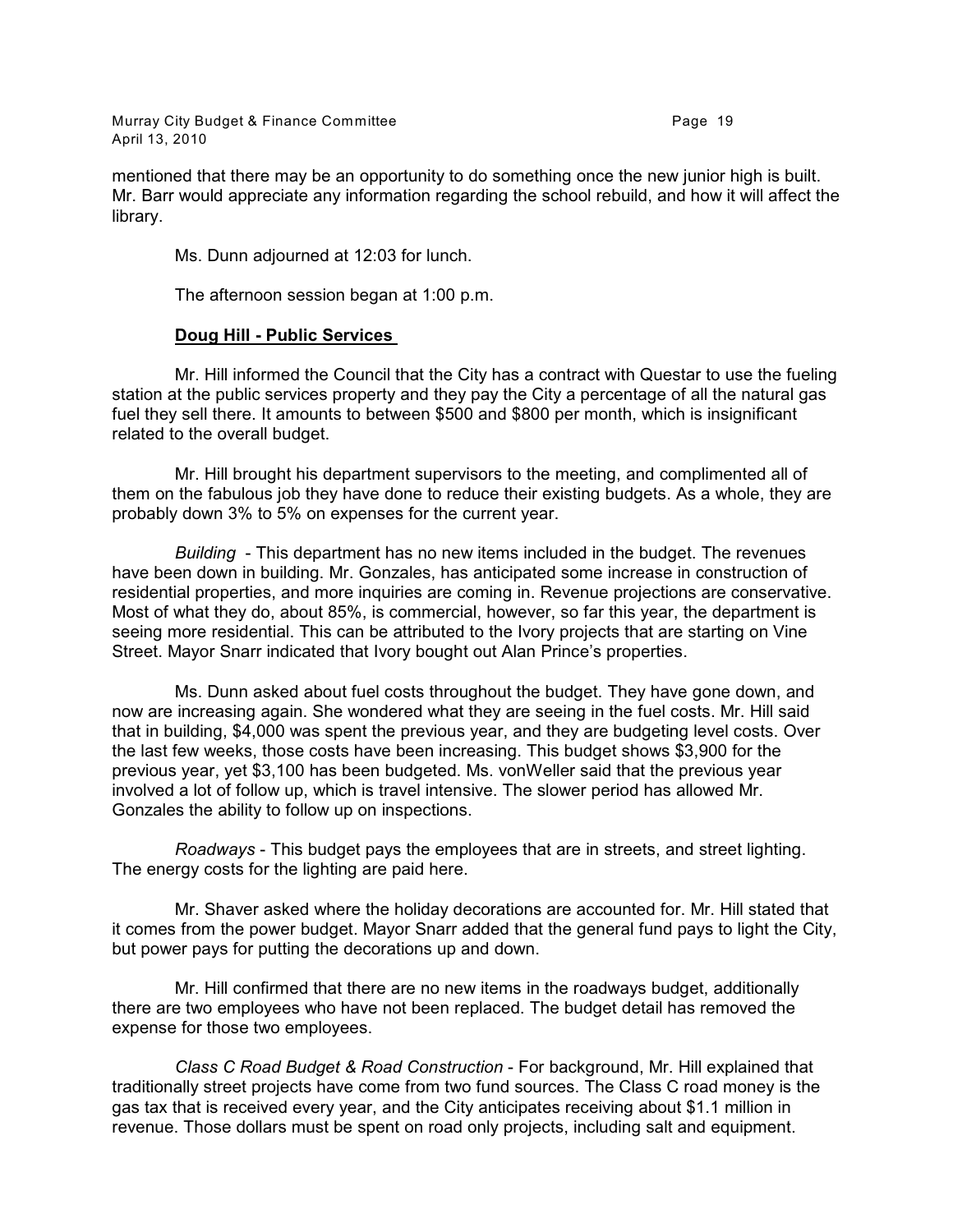Murray City Budget & Finance Committee **Page 20 Page 20** April 13, 2010

Other money that the City puts into the road construction budget depends on how much is available. That is a separate fund. Those fund sources, usually about \$2 million, are used for street projects that are identified and presented to the Council at budget time. Over the last few years, the department has tried to develop a maintenance program, as well as, a street construction program. Money has been set aside for small in-house projects like crack seal, slurry seal, and overlay projects. It is much more expensive to do a reconstruction project, than the preventive maintenance, which helps with those roads that are not in such bad shape, and allows more time before a rebuild is necessary. This year, due to the economy, there are no reconstruction projects planned, and only maintenance work. The budget contains money for mulch, and sealer. Included in the Mayor's budget are maintenance projects only. Several areas in the City need attention, for example, 1300 East, inherited from the county, has a lot of problems the staff will address with smaller overlay work. Sealer work needs to be done on 5900 South and Winchester Street. These are the proposals in the budget.

Class C Road Program budget has road salt, which is budgeted the same as the prior year. Mr. Hill stated that the current year expenditures amount to \$35,000. Another item in this budget is the purchase of a paver, which was discussed earlier. It has already been done, but included is the \$70,000 lease payment for a total of four years. The paver will allow the department to complete much of the maintenance work planned.

Also included is the \$350,000 to pay Utah Department of Transportation (UDOT) for the work at Winchester and 300 West. The number is an estimate, not a firm number. This project is part of the UTA Mid Jordan Spur line that is being completed now. UTA needed to relocate 300 West, and Murray was in agreement because the City wanted to fix the intersection alignment on Winchester Street in order to install a traffic signal. To do that there was property that had to be acquired, and construction work completed. UTA agreed to front the money and do the work, and Murray signed an agreement to reimburse them when the City had the funds available. Murray's plan was to get on the statewide transportation improvement program (STIP) to get a federal grant, which reimburses the City for about 90% of the project. That project is nearing completion, therefore, the City expects to see a reimbursement from Wasatch Front Regional Council (WFRC). There is still a traffic signal that should go in there. This could be as long as a year away. Mr. Stanger confirmed that they are looking at doing this next spring.

There are two projects in this budget that are rollovers from the previous year. We are not certain if the City will make these payments this year or the next year. One is the work in association with the Front Runner train, which are betterments at the intersection of Vine and the tracks. This includes sidewalks and other improvements. The proposal is to include them in next year's budget, because these payments may be made after July 1. The other project is the Main and Big Cottonwood Street Bridge project. This was on hold due to funding issues with the WFRC, although, now it looks like they are in a position to move forward. The Murray matching payment of \$125,000 may be made before the end of the fiscal year. If that is the case, this item will not show up on the next year's budget, and he will work with Ms. Wilson on that.

Ms. Wilson asked for clarification in the Class C road program revenues, where she has put \$1.59 million. She wondered if that is the \$1.1 million from the gas tax, and \$350,000 from the STIP, and \$140,000 from another source. Mr. Hill explained that he is anticipating new revenue from two sources as reimbursements for projects already completed. One is the Cottonwood Street overpass, a reimbursement of \$290,000 from UDOT, sometime in the next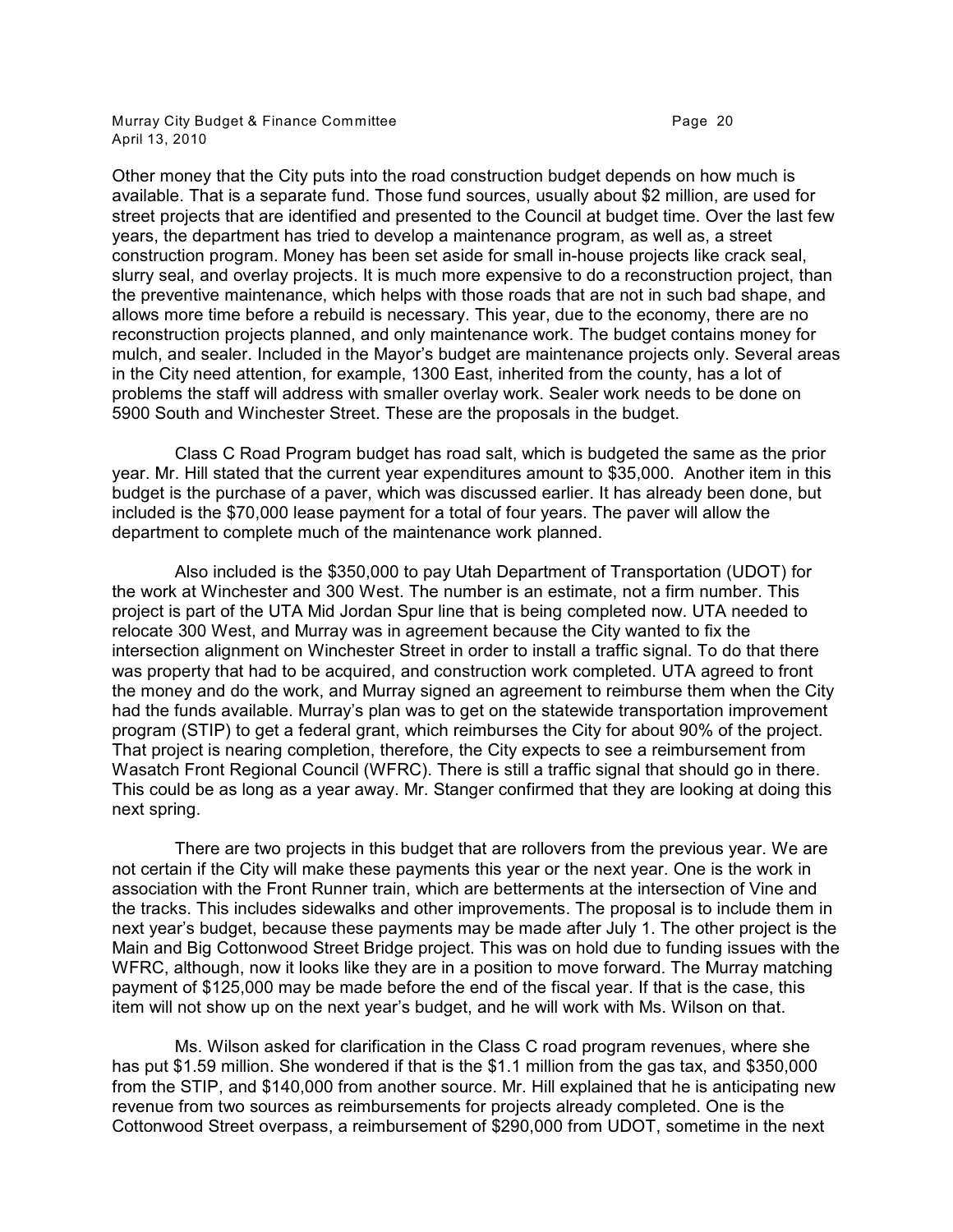Murray City Budget & Finance Committee **Page 21 Page 21** April 13, 2010

nine months. There will also be a reimbursement in the next month or two on the Fashion Street intersection construction project of \$210,000. These monies will go back into Class C road projects.

Mr. Shaver asked what the next project would be if those funds become available. Mr. Hill indicated that, by turning to the next budget, road construction, he has budgeted \$500,000 for mulch/concrete/road base, and \$500,000 for sealer. These expenses can be moved into the Class C road program.

Ms. Wilson asked if the Class C should be shown as, at least, \$1.1 million to match the revenue the City is expecting. Mr. Hill said that would be fine, and a portion of the mulch and sealer can be moved to Class C to balance, as well.

Sidewalks and ADA ramps will be replaced as in previous years, Mr. Hill pointed out. Additionally, an air compressor is in the budget for equipment expense. Currently, a compressor is rented when crack sealing work is being done. That will be paid for over two to three years.

Ms. Dunn mentioned the \$1.5 million that should be realized for the 4800 South replacement. Mr. Hill did not include that, however, it is a sure thing now and should be included in either the Class C or road project fund. Mr. Stanger was told by WFRC that they think the money will be disbursed by June. Mr. Hill explained that because this is such a huge project, and it is not good to have the street open over the winter, that it will probably be started early next year in order to have a full construction season to get it completed. The City will coordinate with several other utilities on that project. Mr. Dredge mentioned letting UTOPIA know so that they can install some fiber along the street.

Mr. Hill mentioned that the department plans to do Lincoln Street. Depending on how it moves along, some funds may need to be carried over to complete it in the next fiscal year. It is an in house project.

Ms. Dunn asked for road projects to go on contingency.

*Shop and Garage* - Mr. Hill stated that this is basically the maintenance budget for the property in public services. A new request was made for improvements, which is a requirement from the state, for storm water improvements, because we are adjacent to the Jordan River. A consultant was hired, and the study is completed with a list of recommendations to meet the state mandate. The expense is \$30,000 to construct a barrier along the river to prevent trash and debris from blowing in. There are some berms, and rerouting of storm drainage, according to Ms. vonWeller. The \$30,000 covers the work to be done.

Ms. Dunn asked what would happen if the City did not complete this work. Mr. Hill responded that, in theory, the state could fine the City. He further explained that when this property was purchased in 1998, it was bonded for and the payment was split between three areas: the general fund, the water fund, and waste water fund, because they all use the property. In 2007 the bond was refinanced, therefore, those are the sales tax payments shown on the budget. It will be paid off after this budget and two more.

*Engineer* - Mr. Hill reported that there are no new items in this budget.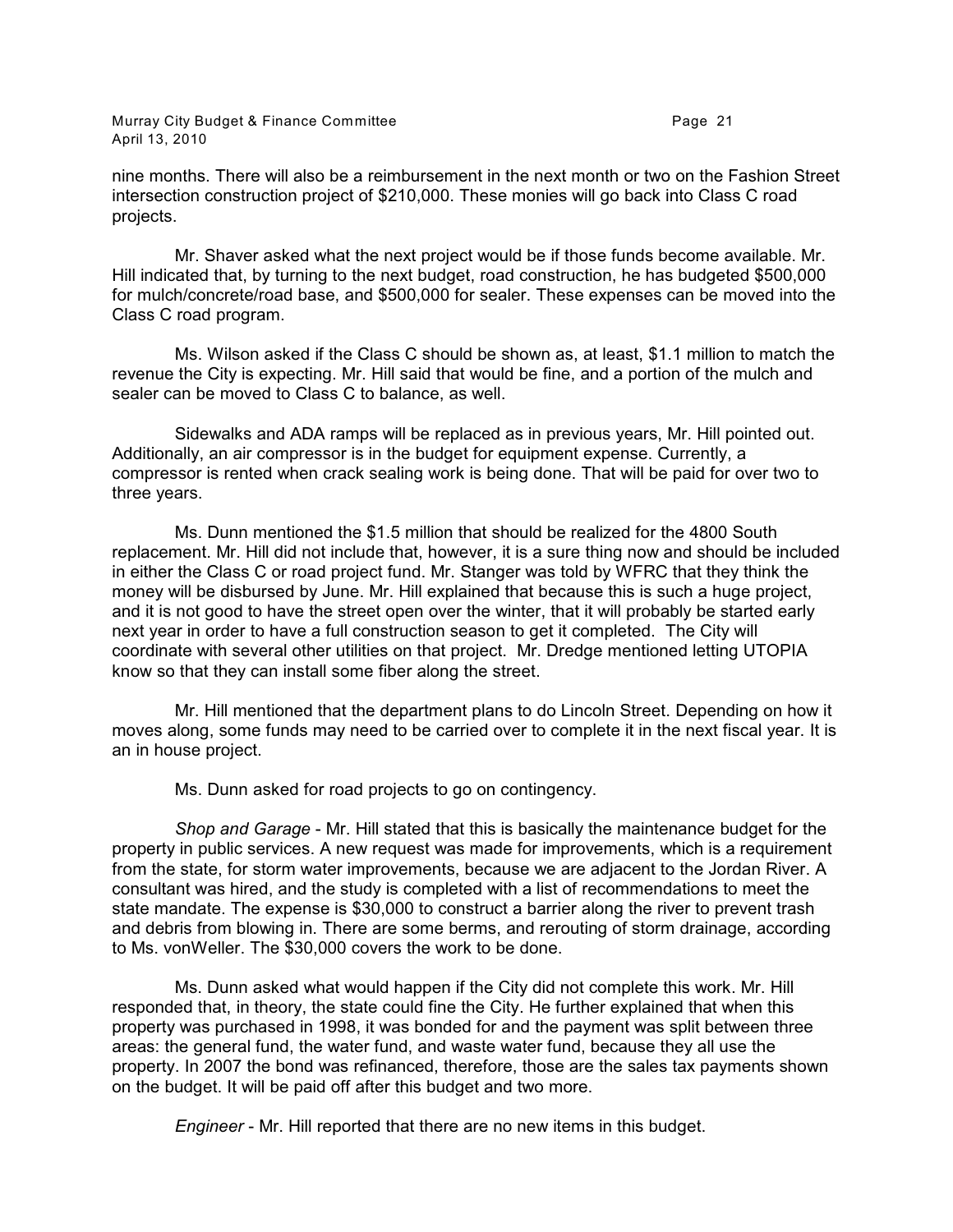Murray City Budget & Finance Committee **Page 22** Page 22 April 13, 2010

Mr. Shaver asked for an explanation of the professional expense. Mr. Hill responded that this has been reduced from \$25,000 over the last few years, and is primarily for unforseen projects that are encountered during the year. There may be a need to hire a consultant for a storm water plan, or a request from a private business that requires an engineering consultant. A specific project has not been identified. Mr. Stanger stated that sometimes there is a request from the attorney's office. The \$6,000 that has been spent this year was for traffic counters that all went out at once.

Mr. Shaver asked about education and training. Mr. Hill commented that overall the department uses the education, and travel line items. These could be combined, however, some positions have certifications that require education. For example, engineers, building officials, and waste water techs need a specific number of hours of continuing education units (CEU) to re certify. The public service department has budgeted about \$40,000 for education and training. Not all education is required. About \$12,000 of general fund money is for required hours. The other amount includes, membership in professional organizations, and conferences held by instate organizations. Some of these funds could be given up, however, some cannot in order to keep the certifications current. He would not recommend that the City require personnel to keep up those certifications themselves.

Ms. Dunn commented that the decision was made by the Council last year that it really pays off to have educated employees, and, second, on behalf of the employees, with no raises, this is one inexpensive way to show that the Council appreciates their expertise. This can be discussed again this year, and may be a place to cut back. Mr. Shaver commented that some departments have dues.

Ms. Wilson advised that she likes to see overnight travel with lodging, etc., go into the travel line item. Registration for conferences should be expensed in education. The dues line item is for professional dues that must be paid. As the budgets are fine tuned, dues can be added. Mr. Shaver would like to prevent the City from including too many items under one heading. Consistency throughout the budget is important. Ms. Dunn stated that sometimes one trip gets split into two line items, and that becomes confusing. It was decided to put the travel and training line items on contingency throughout the City.

Mr. Hill clarified that the \$40,000 for education is for general fund departments. The enterprise funds also have education budgets. They do not have the same economic impacts as the general fund.

Ms. Dunn informed Mr. Hill that they will be looking at this throughout the City, because the ILOT is on contingency, as well.

*Murray Park* - Mr. Hill noted that this budget represents maintenance in all the City parks including the Jordan River parkway. The only new item in this budget is to purchase some asphalt to repair the parking lot where a large tree was removed, and this amount is \$15,000.

Mr. Shaver asked about the line item called Murray Parks. Mr. Hill said this will be seen in several of the budgets, and is sometimes called miscellaneous services, or special department supplies. This is for small various items that are purchased throughout the year.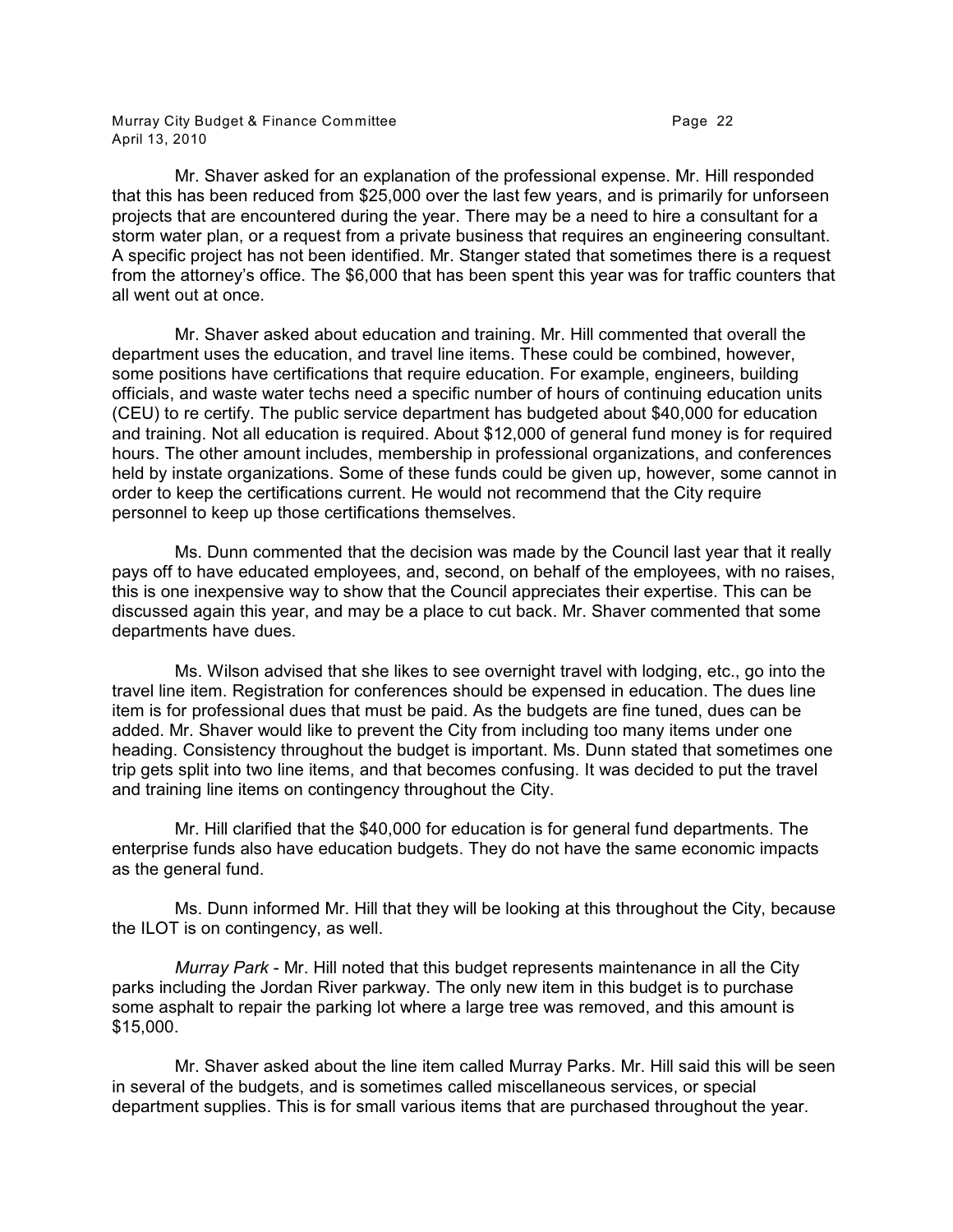Murray City Budget & Finance Committee **Page 23** Page 23 April 13, 2010

Mr. Sorensen clarified that there are three funds like that: miscellaneous services, Murray Park (special supplies), and maintenance of building and grounds. The maintenance line is for repairing after vandalism or graffiti. Special supplies is for toilet paper and chemicals. Miscellaneous services is for tree spraying in the parks. At the end of the year they may be mixed depending on where funds remain. Ms. Dunn asked if it would make sense to combined these items into one account. Mr. Sorensen indicated that would be fine.

*Park Center* - Equipment replacement is a new item for upgrading some of the original exercise equipment that was purchased when the center opened in 2002. Most items have a life of four to five years, however, the maintenance staff has kept them operational. This is a proposal to replace some stationary bikes, ellipticals and cardio equipment. Ultimately, Ms. Wilson will decide whether the purchase becomes a lease or outright purchase. Mr. Hill feels it is better to do an outright purchase to avoid interest charges, however, in some cases it helps to spread out payments. Murray used to purchase everything outright when finances were not an issue. Now, more lease purchases are being done. It does create a line item in the budget every year to make that payment. In the storm water fund, three sweepers were needed. They cost almost \$200,000 each, therefore, if \$60,000 is in the budget every year, then at the end of five years, you do not have to come up with new money to replace it because it has remained in the budget. That way you can always have new equipment and a line item to pay for it. The problem with purchasing vehicles is that the money must be allocated at one time, and there are competing demands. So suddenly the City needs \$1 million and nothing has been set aside to accomplish this. Many cities do the lease purchase plan just so that the money is always budgeted, and paid over time.

Mr. Dredge asked if an analysis had been done on what a pure lease of vehicles would be. Mr. Hamer has done that, and it is his speciality. Mr. Hamer stated that the City would have to be careful with equipment that is mounted on the vehicles. Mr. Shaver gave an example of a dump truck with the dumper being moved from the older vehicle to the new one. Mr. Hill said that in water and waste water, the fund purchases the equipment and after one year the vendor buys it back, and the City pays a small cost to get the next years model. This works well with some sorts of equipment, such as backhoes, which are in high demand.

It was confirmed that the \$65,800 was the entire purchase amount for the new park center equipment.

Mr. Shaver reviewed that the Park Center costs continually increase over time, and he asked if there are any plans to increase revenues. Mr. Hill related that Murray does not have a marketing person who just focuses on marketing of any of the recreation programs. Some entities do have a position for marketing. This year there has been greater participation, and greater revenues, primarily due to the economy. The City's existing staff does try to approach businesses with corporate memberships. This is not the primary focus for those employees or their field of expertise. Mr. Plant added that with equipment that is eight years old, it is difficult to compete with companies that replace their equipment every year. They do get complaints. The Park Center had 275,000 people that walked through the facility doors last year, which creates a lot of wear and tear on the center. Most cities have added onto their facility over time. There has been no progression. Murray could use a field house and racket ball courts to attract people, however, some private schools do use the facility. Some upgrades and expansion need to be considered. The air handlers need work, and there is a slide that needs replacement. The center is up 10,000 people over the previous year. In the eight years since opening, only one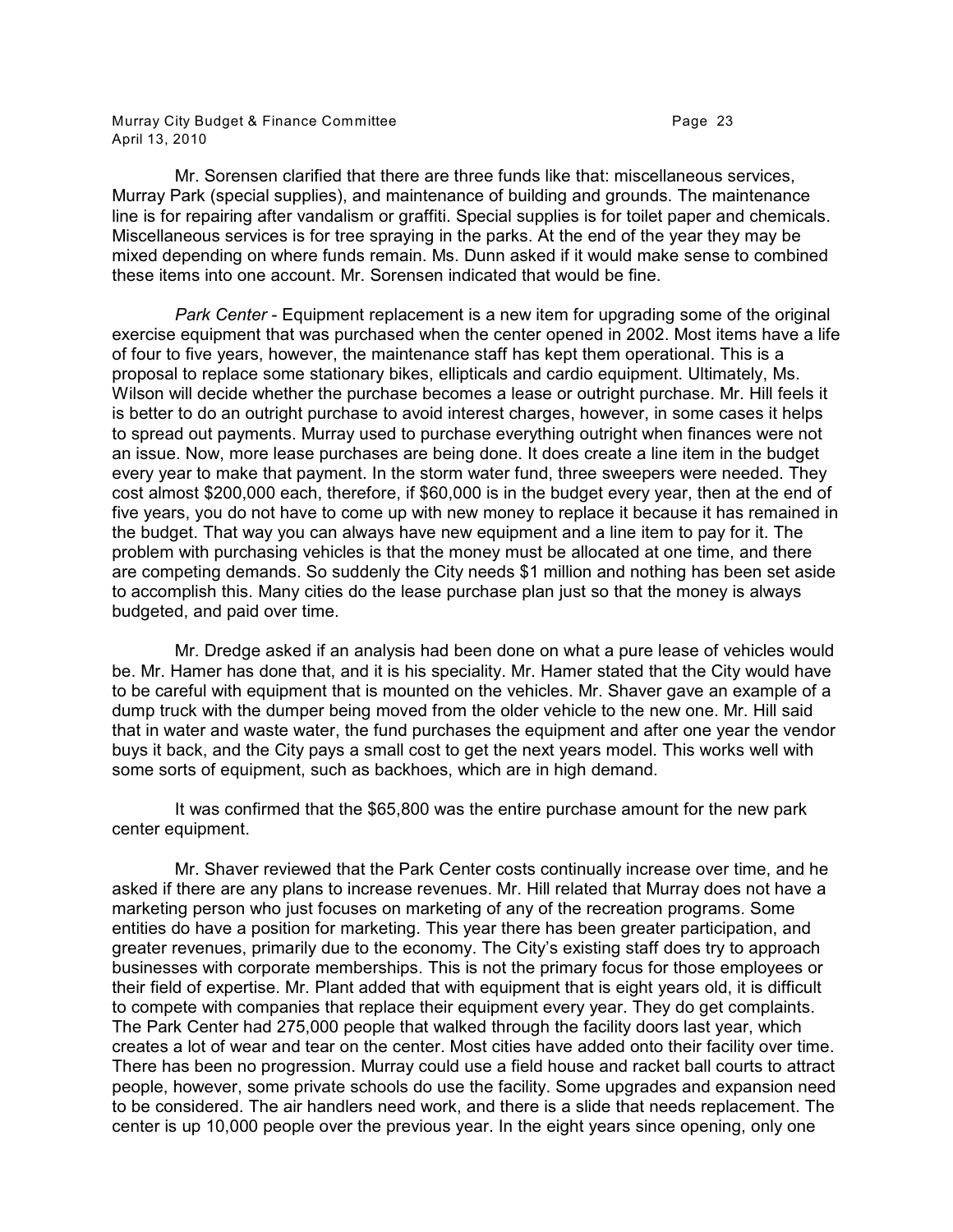Murray City Budget & Finance Committee **Page 24** Page 24 April 13, 2010

fee increase has been instituted. The department will be proposing a fee increase on memberships.

Mr. Shaver asked how the numbers on the proposed increase were established. Was a comparative study completed? Mr. Plant said that Murray is priced low, and maintains an effort to be affordable for its residents. Mr. Shaver explained that he would like to see revenues increase at the same rate as expenses. Mr. Hill stated that the City Council will ultimately approve any fee increases, and this is preliminary, because he has not seen any proposal for that. He added that it is a philosophical shift, in that, in Murray the fees have been well below market rates. No fees are charged for the use of facilities by the schools, baseball, softball or anyone, unless it is an outside organization. This is very unusual. The Park Board advises that fees should not be charged unless it is the last option. The staff has no problem with a philosophical shift. Mr. Hill expressed that reducing expense at the Park Center has also been studied. Closing earlier in the evening and on Sundays has been discussed, however, the amount of money saved is very minimal, and the center could experience some unrenewed memberships due to availability. There is no way to know. If the Council decides, some of these measures can be taken.

Ms. Dunn added that the City has never tried to compete with the private sector. The purpose is to serve a segment of the population that would not be served in the private sector. These are considered quality of life issues, providing something folks would appreciate having for their use. It is weighing out benefit versus cost on many things.

Mayor Snarr recommended getting the county to give Murray its share of property tax that goes to the county parks and recreation program. It's a matter of double taxation.

Mr. Shaver confirmed that if the mission is quality of life, there still must be a point of what it costs to maintain, versus preserving it.

Mayor Snarr commented that it is time to look at fees, however, it is a delicate issue. We do not want to price anyone out of the market. We have a family facility. He asked about the bond. Those present were not sure when the bond originated, possibly 2002 for a 20-year period. Others thought it was taken out in 2005.

Mr. Plant suggested a marketing director be hired for the entire City to market for a lot of departments. His staff does what they can.

Ms. Dunn indicated that when you are allowing the facility to be used for numerous organization activities, then you have to balance that against residents who complain because they cannot get in to use the facilities.

Mr. Hill added that one item on his mind is the line for temporary employees. The Park Center is operated on fewer full time employees than most other facilities. It may be necessary to reduce some of the temporary employees at the Park Center. That would impact services a little, but could be a possibility. Mr. Stam commented that there are times when two people are not needed at the desk.

*Participant Recreation* - These are the outdoor community programs organized by the City, including soccer, volleyball, T-ball, etc. The only new item in this budget is \$10,000 to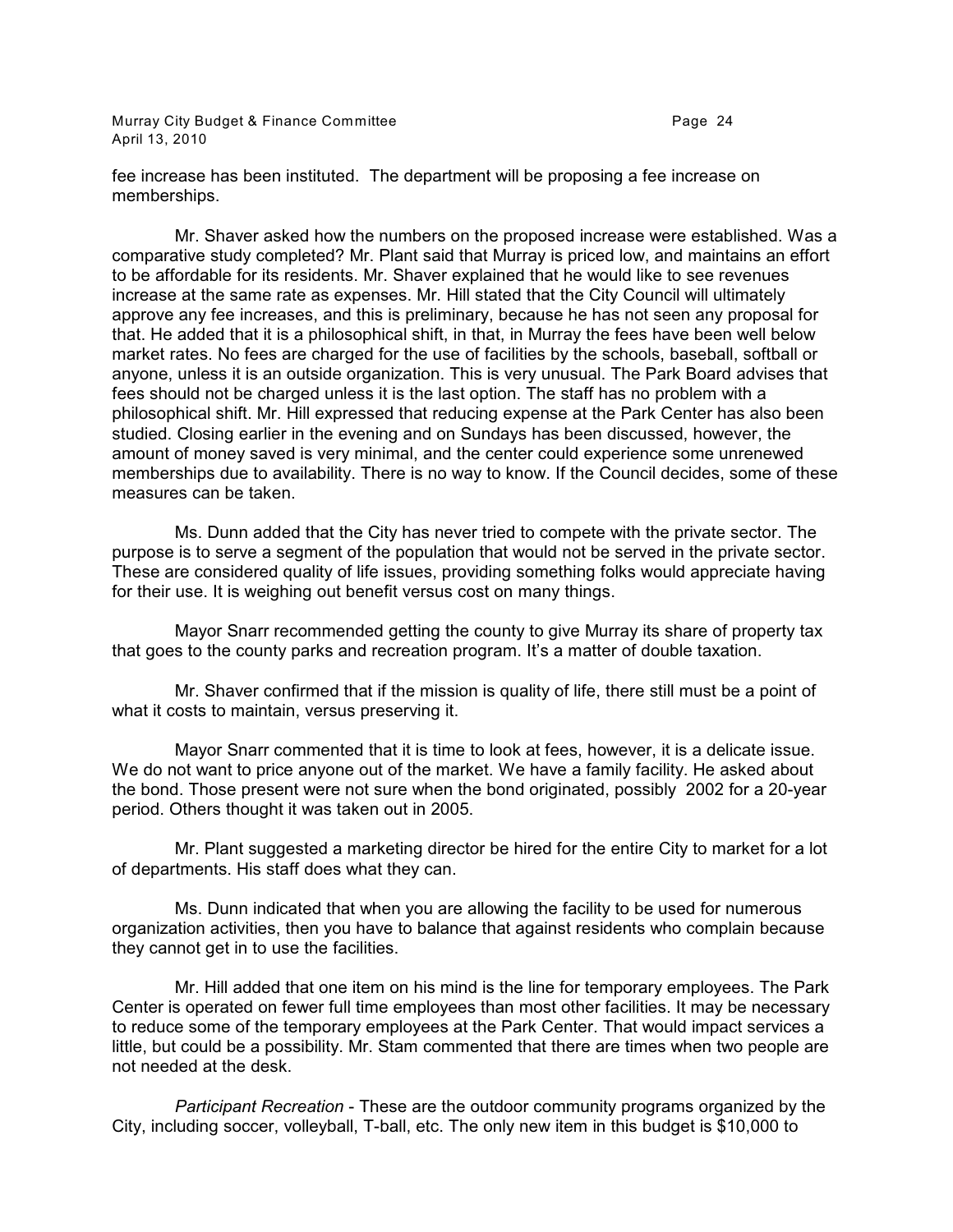Murray City Budget & Finance Committee **Page 25** Page 25 April 13, 2010

replace the server for the registration system.

Mr. Dredge commented his surprise that only about 20% of the total cost of that department is charged to the participants. He thought that was a little low. Mr. Hill confirmed that the City is well below market rates on charges for programs. Mr. Plant has been asked to cover 100% of the direct costs associated with the program. This would include gym supervisor, an official, a tee shirt, trophy, or balls. It would not cover overhead, such as full time employees, utilities, upkeep and maintenance. For adult programs, a 25% fee is tacked on to try to cover some administrative costs. Murray's fees are up to 50% less than Salt Lake County. Mr. Stam asked if the fees include public notices and office supplies. Mr. Plant said those items are included, as well as, 10% of temporary employees benefit costs, like Workers Compensation. Mr. Hill pointed out that the Boys and Girls Club donation is included in this budget, which is \$125,000.

Mr. Dredge has calculated about \$285,000 in direct costs and there are \$175,000 in recreation fees collected. Mr. Hill concluded that if that is accurate, then the program fees are not enough. Ms. Dunn suggested increasing the fees more substantially, and offering more scholarships for those kids that cannot afford the fees.

Mr. Shaver admitted the quality of life standard and the fee structures are in conflict with each other. Mr. Hill declared that, by ordinance, a fee waiver reduces the fee by 50%, if the income guidelines are met. This is available to Murray residents. Mr. Plant said that about 50 families are utilizing that benefit, although it is not marketed.

Mr. Shaver asked about the advertising income along the fence line in the ball field. The SL Real is there and he wondered if they are paying market price for advertising. Mr. Hill stated that this is a philosophical issue. The Park Board and staff do not like advertising in the parks, so there has been a feeling that signs detract from the open space feeling, and aesthetics. The signs that are on the out field fences are generally from other organizations that use the Murray fields and facilities without charge. They use that revenue for uniforms or umpires. The question becomes, is it a social benefit paid for by taxes, or should it be user fee supported? Right now the City is heavy on the social benefit, and not so much on the user fee. It looks like Mr. Plant, and himself need to go back and look at why the revenue is not covering the direct costs. Probably nearly \$100,000 in new revenue could be generated if that is done. One thing not charged for, is special events. There are some costs that never get recouped by the City, for example, the Easter egg hunt, haunted trail, and Fourth of July races.

Mr. Shaver mentioned that some of the special events, such as the world series, bring dollars into the City. Mr. Stam suggested that those free event costs could be added into the other expenses, and covered by the user fees. He also related that the outfield signs pay for the program costs, because those are totally independent programs. The benefit to the kids is tremendous. One example is Liberty League, which two years ago charged each person \$85 to participate. When the economy downturn occurred, they were able to lower costs to the participants to \$75. Mr. Shaver thought that since there are already signs, possibly the City could benefit with advertising sold on its own. Mr. Stam stated that it is limited to the ball fields.

Mr. Shaver noticed in capital improvements that the pool is heated year round. Mr. Hill said the indoor pool is heated year round, however, the outdoor pool is heated only in the summer. Mr. Sorensen said that the water in the outdoor pool is circulated and chemically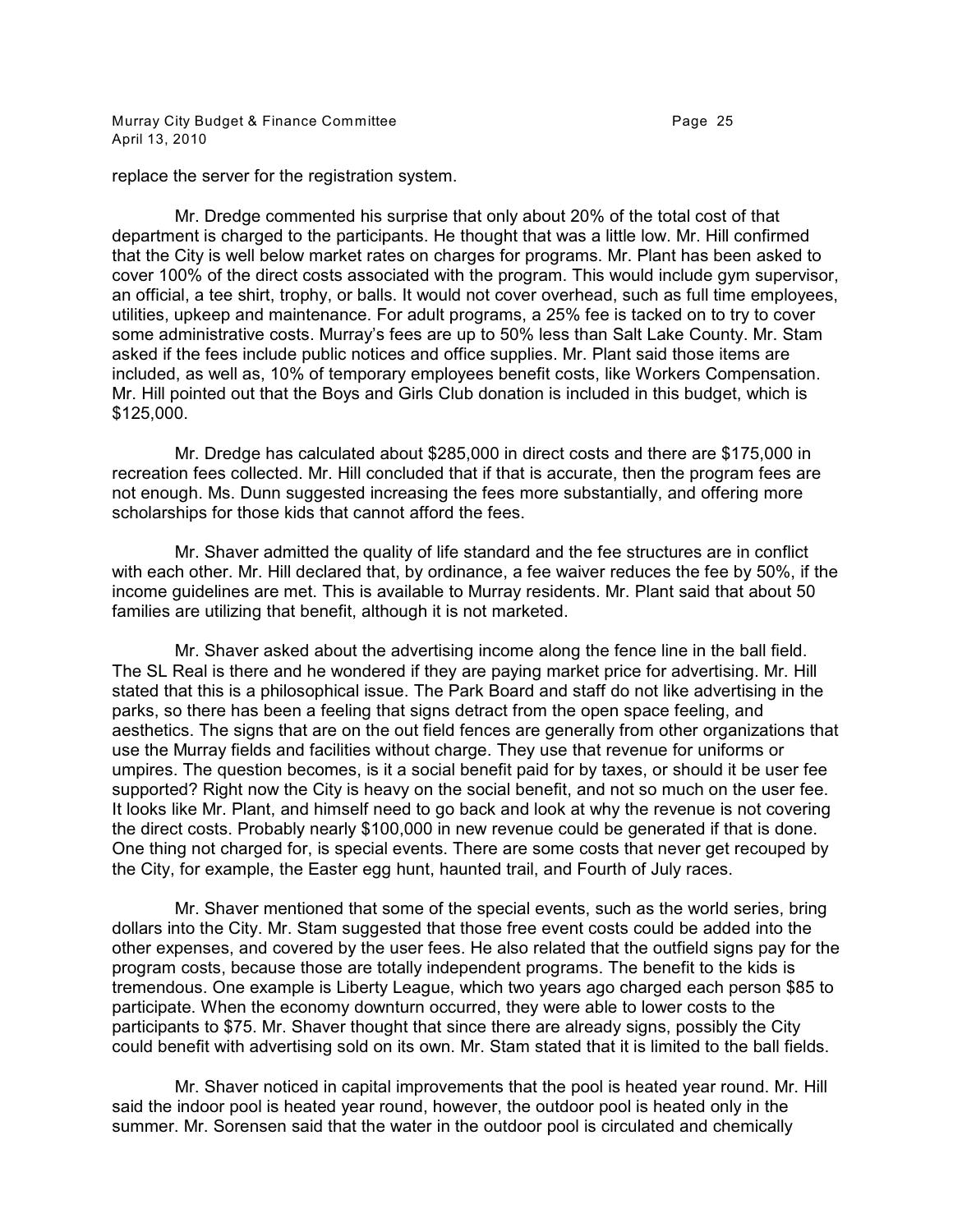Murray City Budget & Finance Committee **Page 26** Page 26 April 13, 2010

treated, but not heated during the off season.

*Cultural Arts* - Mr. Hill pointed out the new item in this budget is \$10,000 for the performing arts' center rendering. In order to apply for future county funds for this facility there is a requirement to provide a site plan and elevation with the application. Currently, a site for the performing arts' center is planned for the downtown area. This budget provides for grants to local arts organizations, and the Miss Murray organization. The budget addendum includes these items, as well, preventing the City from holding separate public hearings for each donation.

*Swimming Pool* - The budget has remained the same as the previous year. Mr. Dredge clarified that the payroll costs were just allocated over the year, even though they are seasonal charges. Ms. Wilson confirmed that the salary cannot be split between two departments. Mr. Hill stated that one employee may be at the swimming pool all summer, then move over to park maintenance when the pool closes. At that time, HR and finance will code it so that it goes against that budget.

This is another instance where there is a line item titled swimming pool. This is mostly used for chemical purchases, however, it could be combined into maintenance if the Council desired, Mr. Plant stated.

Mr. Stam asked if the pool fees collected cover the costs of operating the pool. Mr. Hill said that the outdoor pool revenue fluctuates from \$110,000 to \$125,000. Mr. Dredge added that the revenue is \$172,000 short. Mr. Plant mentioned that the weather can be a problem. Last summer, with much rain the pool had to be shut down several days. Mr. Hill said that financial situation is very typical for outdoor swimming pools. They are rarely able to cover operating expenses. Hence, this is the reason there are no private pools.

Ms. Dunn said that a couple of years ago the Park Center membership was allowed to cover entrance into the outdoor pool. It probably affected revenues, however, it makes sense to do that. Mr. Stam indicated that allowing pool entrance with the membership was an effort to raise the number of Park Center memberships. Mr. Hill agreed that the incentive was to recover more revenue in the long run by doing that. It has not been tracked closely, although, it did help at first. With this arrangement, very few people purchase just an outdoor pool membership now.

*Heritage Center* - Mr. Hill mentioned the purchase of an air conditioning and heating unit for replacement in one of the offices. This is a wall unit that amounts to \$2,200.

Mr. Shaver asked what the programs consist of. Mr. Hill described this as any recreation program, such as ceramic class, dance and exercise, computer class, or a trip. The Heritage Center attempts to cover all costs related to programs and meals with revenue. They do a good job in this effort. Other costs are subsidized by the City.

Ms. Wilson explained that the temporary employees are treated as employees and run through payroll. Independent contractors are included in the other line items.

*Cemetery* - Mr. Shaver asked how overtime is used in the cemetery department. Mr. Hill responded that people can request a burial after hours, on weekends, and holidays. The user is charged for that service, and the money is collected as revenue.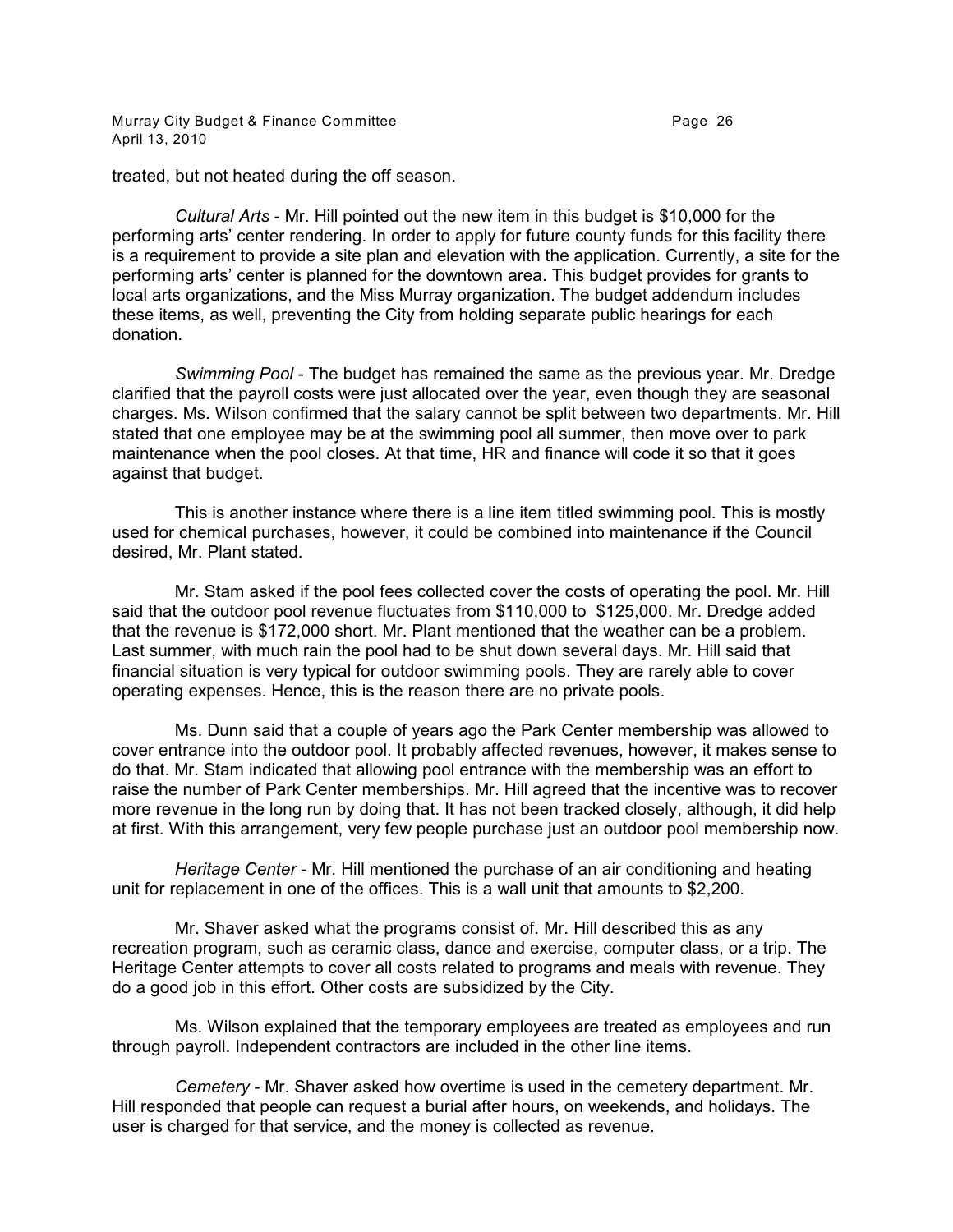Murray City Budget & Finance Committee **Page 27 Page 27** April 13, 2010

Mayor Snarr asked if the cemetery is still selling many plots to those who live outside Murray. Mr. Page indicated that a fair amount is sold to outside parties.

Mr. Hill explained that the cemetery formerly owned the property where the Stillwater Apartments are located. In the early 1980s, this was sold and the revenues were put into a perpetual care fund. This was seed money so that when there was no longer any revenue from the cemetery, then interest from this fund would pay for the upkeep of the cemetery. Currently, when a burial is done, a perpetual maintenance fee is charged to the person who buys the plot. Therefore, that fund increases continually, the interest stays in the fund, and, in theory this fund will pay for the costs in the cemetery. He stated that he does not think this fund will cover the future expenses. Mr. Page has communicated that the City is about two years out before every grave will be sold at the cemetery. Lot sales will terminate at that point. There will still be a charge for the burial, which will continue for 50 years. There are some opportunities to create a few more grave sites by removing some of the roads, however, this does require some money in advance. Niches are very popular.

*Enterprise Funds* - Mr. Hill indicated that on each of the enterprise funds, they are required to make sure that revenues cover all the expenses, or if the expenses exceed revenue, then the reserves must be drawn on to cover those costs.

*Water* - This fund is in great financial shape, with healthy reserves of almost \$7 million. This fund expects to over spend by about \$500,000 next fiscal year. This is attributed to equipment purchases, and pipeline improvement projects, however, due to the reserves, this is not a concern. Mr. Hill reminded the Council that the Mayor has in his budget utilizing an additional \$500,000 to purchase some property from the City. Mr. Astill would like to use this property (yet to be determined) to create a demonstration garden, similar to the Jordan Valley Conservancy District, where Murray people can learn how to install water wise landscaping with examples of the types of plants to use. This money is for the property purchase only, and will not cover installation of the gardens.

Mr. Shaver asked if the purpose is to encourage people to conserve water. Mr. Hill responded affirmatively.

*Waste Water Fund* - Mr. Hill related that this fund is basically even. Revenue is even with expenses, and there is not much growth to the reserve fund. They may be decreasing slightly. There are no proposals for fee increases, however, it is something that is being considered. It is being analyzed by an outside consultant. The budget is flat to last year, using a small amount of reserves.

Mr. Shaver asked about depreciation. Mr. Johns explained that it is not budgeted, and is not a monetary cost, although, it does occur as an accounting entry.

Mr. Hill remarked that all the enterprise funds have a line item for OPEB. This is a sizeable amount for employees who receive retirement benefits. It was suggested that these be budgeted, however, it will only occur if an employee retires and has money to be paid out to them as a result of the retirement. In water, this increased expenses, although, it is not expected that it will be used.

Ms. Wilson will let the Council know the amount that is in reserves in waste water. Mr.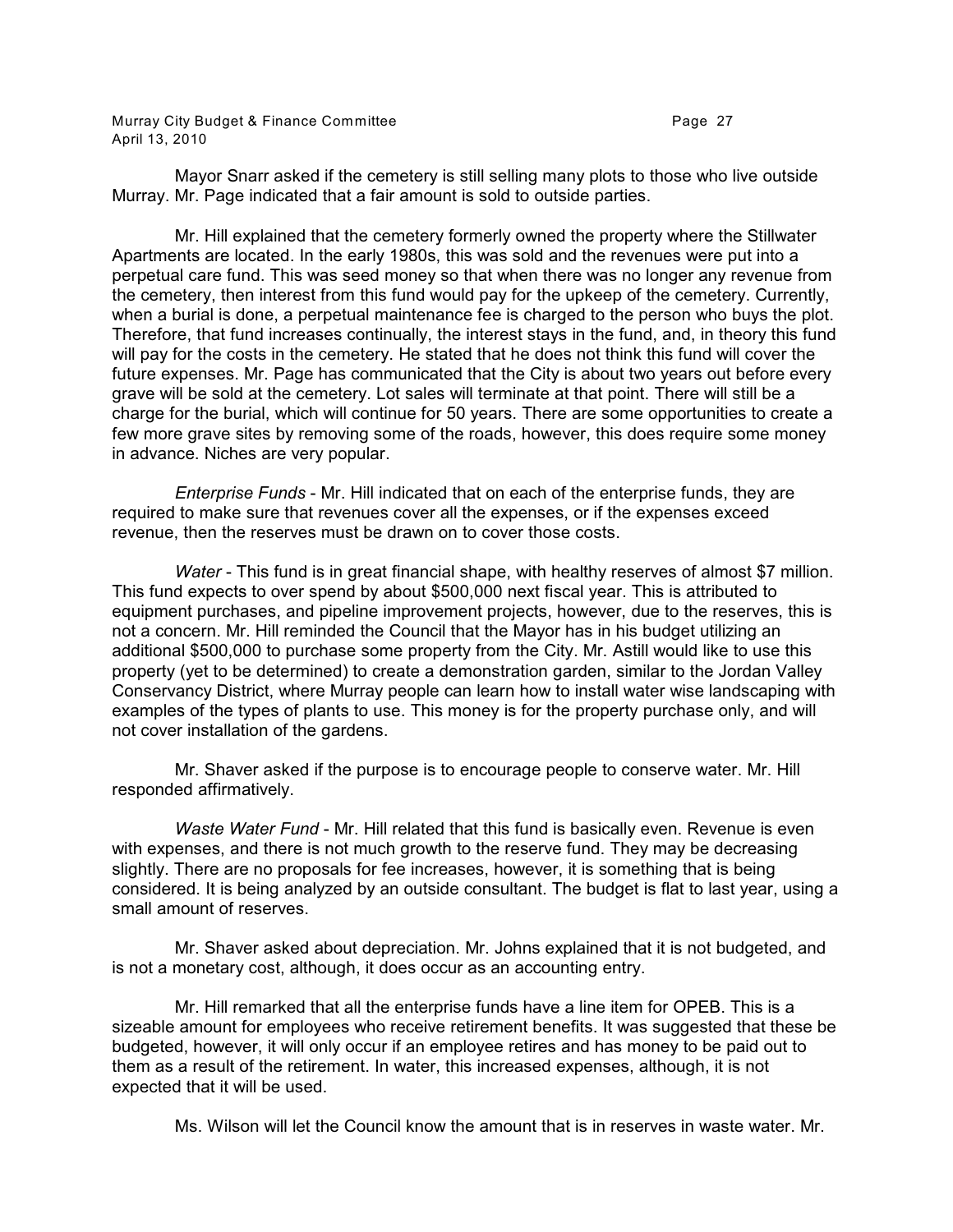Hill stated that the goal is to have 50% of the operating budget in reserve. Storm water and golf course are the two funds that do not have that level of reserves.

Mr. Dredge mentioned that OPEB is actually an employee expense that he would like to see along with the other employee costs. He would like to have it called "accrued retirement expense" or something other than an acronym for understanding. Ms. Wilson said she would agree and try to take care of that.

*Golf Course* - Mr. Hill pointed out that the building needs some paint or surface placed on the cinder block. Included in the budget is the expense for a rock fascia, which may not be spent in total.

Mr. Shaver asked if the Pro Shop and Cafeteria pay for themselves. Mr. Hill stated that the café comes close to paying for itself, although, it is more of a service that a golf course must have. The Pro Shop budget includes all the employees for that facility. There are not enough sales to cover the cost of employees there, however, the cost of the merchandise is covered by sales.

*Garbage Fund* - This is something that the City will know more about by July 1. The current waste collector has indicated that it may exercise its option to cancel its contract. Then the City has 180 days before it goes into effect, January 1. Mr. Hill said the staff feels that they will opt out, and then rebid. He feels the budget will have to be modified during the year, with an increase in fees to cover the additional costs. Mayor Snarr and Ms. Dunn confirmed that Murray has the lowest garbage fees.

Ms. vonWeller explained that the previous year actual figures are with Waste Management, and that includes the recyclables, which was very low. Ace was low on the black can, but the current contract on the green can is more than twice what it was before. This is reflected in line item 6242.

*Storm Water* - Mr. Hill stated that the department knows it is charging low on impact fees for storm water. His proposal is to hire a consultant to take a look at the fee structure for all storm water fees. There will be a report to the Council on that sometime during the year.

This is a fund which is borderline now; the expenses are catching up, and slightly exceeding the revenues which are collected. That will be analyzed. That impact fee has not changed in more than 25 years, and now there is not a lot of new construction. Mr. Stanger stated that the fee was established in 1976, 35 years ago.

The newly annexed area has complained about this fee, and Mayor Snarr stated that they will reap the benefits over time. Ms. vonWeller pointed out that the east areas are sheet drained, however, the cost for a master plan is included on line item 3110. Town hall meetings may need to take place to explain fee structures in storm water. She further stated that it is complicated because the waste water must be collected and carried all the way to the Jordan River.

*Fleet* - A new item in this budget is a tire changing machine, Mr. Hill advised. The new fee implemented to all the departments has helped to offset the deficit in operations in fleet. This should cover the costs related to the fund.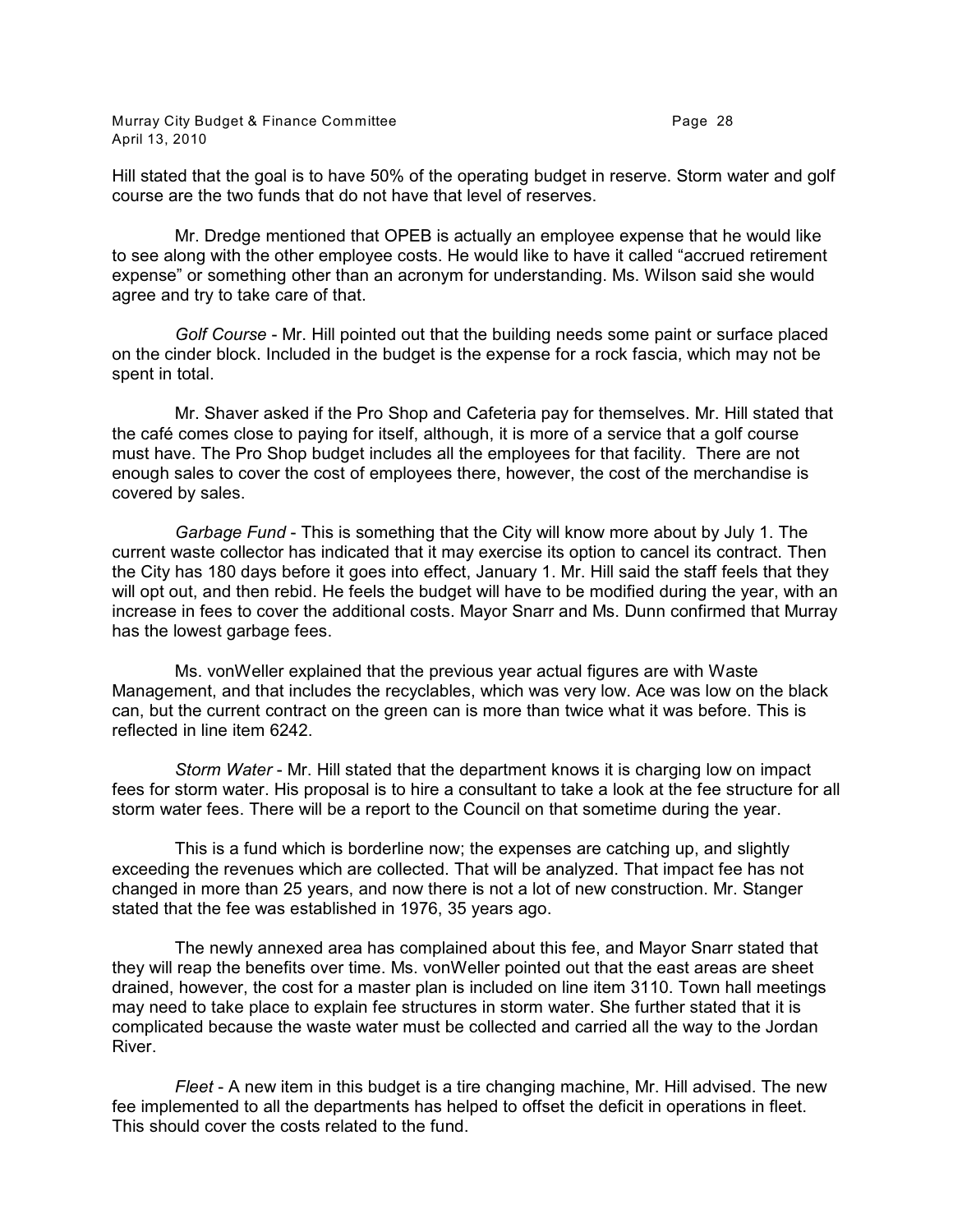Murray City Budget & Finance Committee **Page 29** Page 29 April 13, 2010

Ms. Dunn thanked all the staff members in attendance for their support.

# **Frank Nakamura - City Attorney**

Mr. Nakamura stated that his budget is status quo, without changes.

Mr. Shaver asked about certifications of the attorney's staff. Mr. Nakamura stated that there must be 23 continuing legal education hours over a two-year period. Most of these required hours can be taken locally.

Ms. Wilson pointed out that the risk management fund had been established where liability insurance, and related expenses are charged, however, in non-departmental there is room for attorneys to charge for information that has nothing to do with liability.

Mr. Nakamura stated that the risk fund is a better way to show the claims, and expenses. Ms. Wilson said there is about \$700,000 in the fund, although, the hope is to accumulate up to \$1 million.

Mr. Shaver asked about the self insurance that had been discussed. He has noticed insurance in many departments. Mr. Nakamura would like to get to that point of self insurance, however, he feels the City would need to accumulate up to \$2 million. It will require saving over time. Ms. Dunn asked if that could be shown in one spot, to track it better. Ms. Wilson would like to do that, although, the enterprise funds should pay into it, as well. She is trying to get it all in the risk fund. As an internal service fund, the money comes from the other departments and funds, nothing is collected on its own.

Mr. Nakamura stated that the risk study has just been completed. The results and recommendations are still being evaluated, and this will help to bring all the insurance information together. This includes property insurance, liability, theft, and tort with the state. Mr. Nakamura said that the staff has gone back to 2007 to analyze the claims. The ultimate goal is self insurance, because according to the history, the City has not spent much money in claims. Ms. Wilson said the insurance in the budgets is for premiums for outside insurance. Mr. Nakamura stated that this is done in the water fund, because if there is a claim, the department just takes care of it.

# **Mike Terry - Human Resources**

Mr. Terry described some changes in his budget. Professional services line item contains \$8,000, based on one employee appeal that cost \$7,000 in the current year. There are two on-line systems used, the employee's evaluation, and the compensation study. The cost of these two items increased \$500 in line 2153. There are very few want ads used today, therefore, that line item 2120, has been reduced to \$10,000, which is probably still more than necessary. It could be half that. Education and training have been reduced because local seminars and training will cover what he needs in his office. Vehicle maintenance is set at \$4,000 for the 1995 Taurus driven by the safety manager. A couple of years ago large maintenance expenses were necessary, however, there is nothing anticipated this year. It is 15 years old, however, it only has about 40,000 miles on it. Mr. Terry does not foresee needs in the next five years, except for the payroll/finance/human resources combination package, which will involve multiple departments.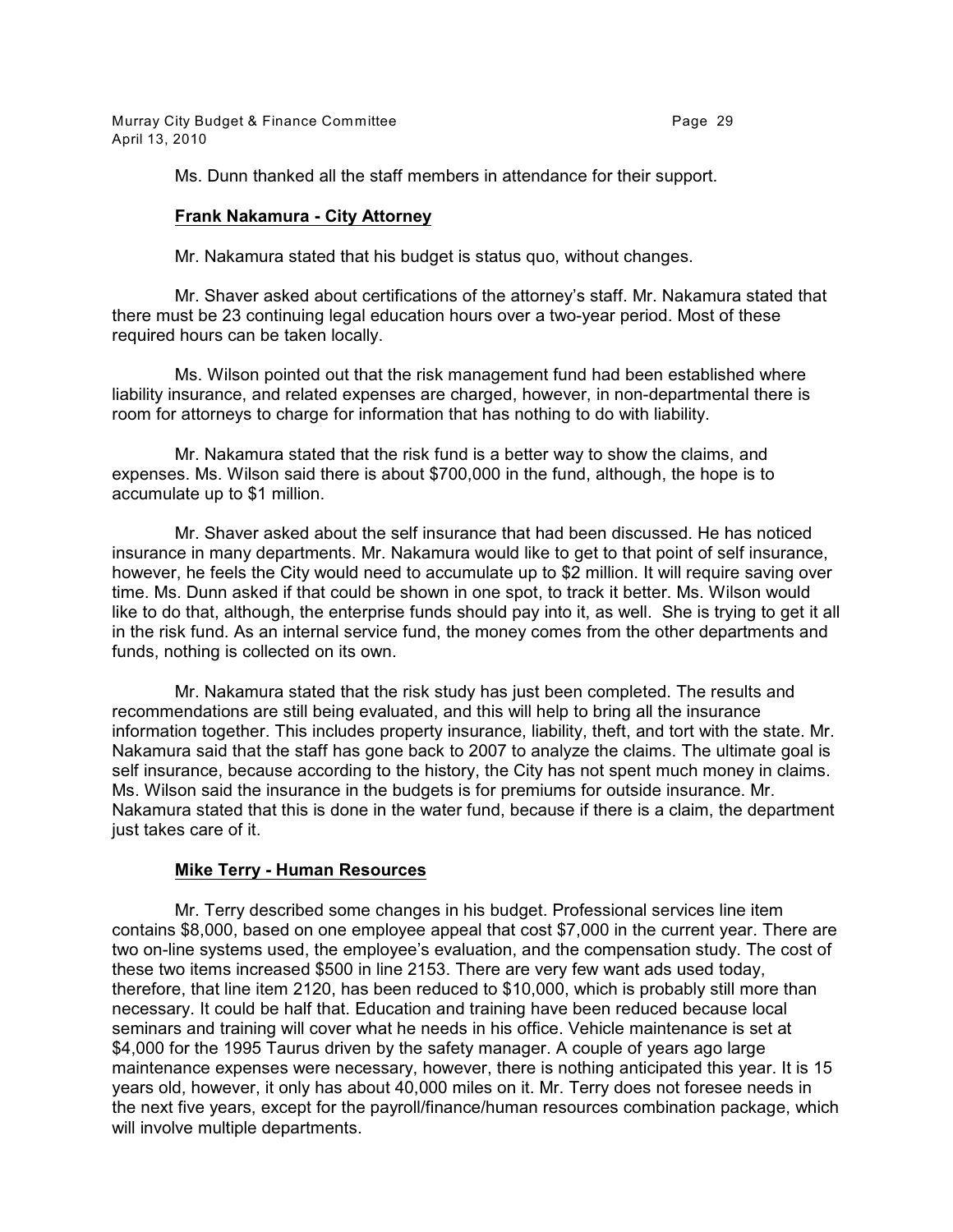Murray City Budget & Finance Committee **Page 30** Page 30 April 13, 2010

Following a five minute break the meeting reconvened at 3:30 p.m.

# **Carol Heales - City Recorder**

*Recorder* /Purchasing - Ms. Heales pointed out the major change in recorder/purchasing where she had split the professional expense from the code codification expense, so that she is able to track the code codification costs alone. It will be quite a bit less, as the previous year she had Cadence do a study on City records and policy and procedures. She has requested some shelving for records, although, Mr. Baker is going to move some from the basement storage to the fire station. Item 2190 does include that.

Ms. Wilson pointed out that the current year had \$94,000 for elections, however, that expense will not be incurred in the next fiscal year. Mr. Dredge said that if it was accrued, then it would help cash flow, and \$50,000 could be allocated each year. These funds are necessary every two years. Mr. Dredge stated that this could be done in several different cases through the City.

*Business License* - Ms. Heales stated that she estimated what the credit card fees would increase to, therefore she allocated \$3,000 for that line item. No other changes were made there.

*Government Building* - Ms. Heales noted that she had requested funds for new carpet, window sealing, and the cost to retrofit the ballasts, and change them to more energy efficient fixtures.

Mr. Brass mentioned that at the ULCT conference information was gleaned that the traditional T12 fluorescent lamps are being discontinued. This should be completed by the beginning of 2012, and Mr. Brass recommended going forward with refixturing. Ms. Heales will talk with Mr. Stireman about this.

Mr. Shaver asked if the carpet could last three to five years until a new building is completed. Ms. Heales indicated that she could, although others stated that it is a matter of what the Council decides to do. Ms. Dunn indicated that we could get two more years wear from it before replacing. The new building will be two years away, once construction begins. These items will be left in the budget.

# **Mike Williams - Court**

Mr. Williams pointed out reductions to the budget in travel, by \$1,000, and education that was lowered to what was absolutely mandatory in training. The judge has two training classes, he has two training classes, and there is one training in St. George for three clerks. Ten hours are mandatory.

Small equipment had no requests, however, the major printer for the clerks is going out, and will be about \$5,800 with the contract.

Mr. Dredge asked about the paper expense. An additional \$5,000 due to additional warrants is a lot of paper. Mr. Williams stated that it is not all paper, however, the project that the bailiffs work on for warrants has increased the needs. This program has worked well, and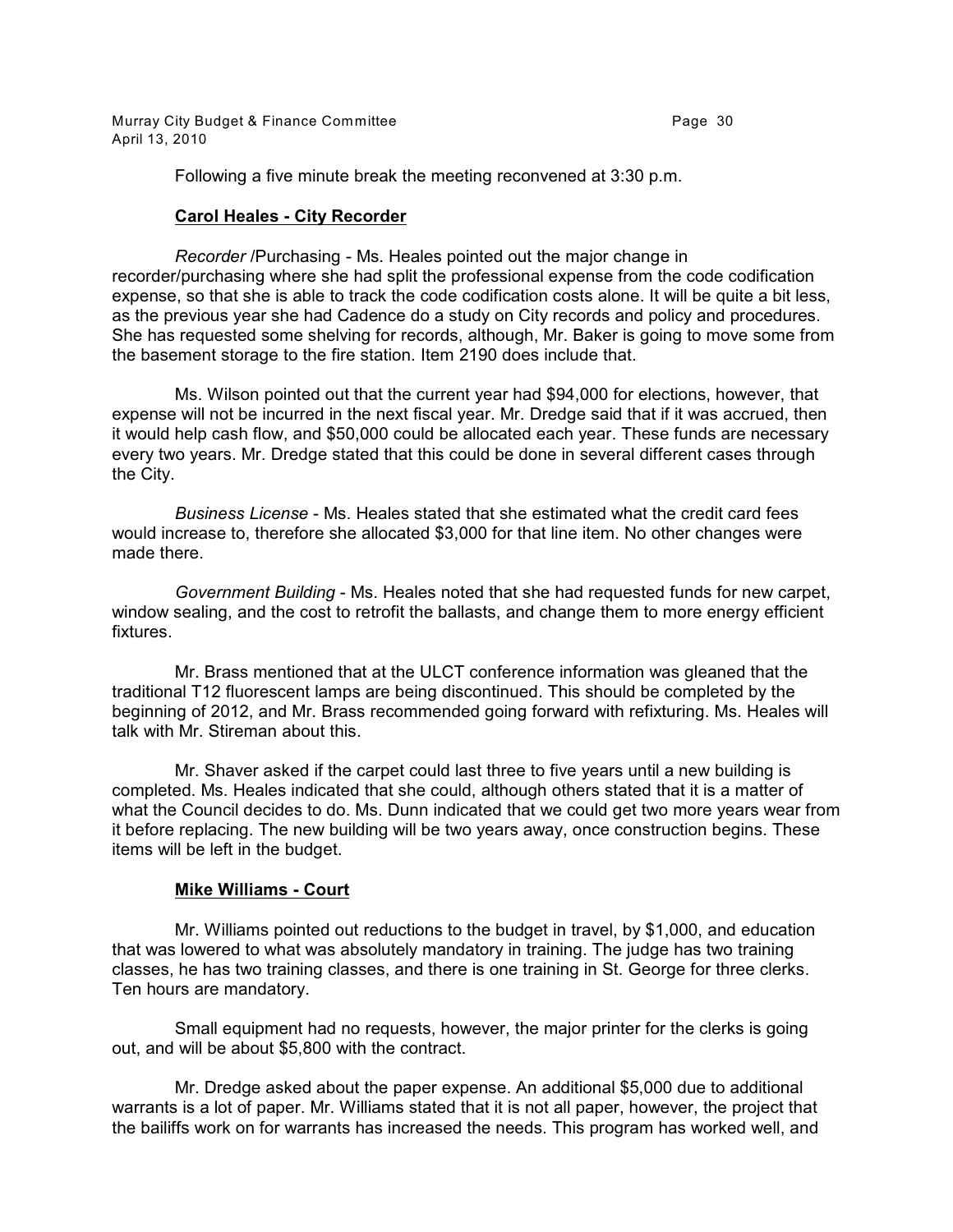Murray City Budget & Finance Committee **Page 31** Page 31 April 13, 2010

just by a contact many of them take care of the expense. The warrant detectives are taking care of DUI and domestic violence cases, and although there is not a lot of money here, many cases are getting cleared up. The current case load costs \$81 per case, and collection is \$159 per case.

Ms. Dunn asked how well the court is doing on collection of fines. Mr. Williams said that taking percentages and extrapolating out, the court is ahead this year. Going back five years, on the portion the City keeps, and comparing to last year, there is a \$400,000 decrease. This relates to the 20,000 tickets the City is short. The police have written 20,000 tickets less. Criminal cases are up, however, it takes longer to collect those fees.

Mr. Shaver commented that the recent police report showed that violations have decreased over the last five years. Mr. Williams remarked that traffic citations filed in 2005 were 18,702, in 2009 that was 11,753. DUI violations have gone down by 240 over the last five years. Domestic violence cases have decreased by 125 cases. This can be attributed to the new program started for these offenses. A theft program has just recently begun, and the court wants to focus on that.

Ms. Dunn asked if Mr. Williams would address the ongoing decrease in revenue over the last four to five years. Mr. Williams attributes that to the fewer citations. It amounts to about 41%, and revenue is down about 15%. The mayor has discussed this with the Chief and hopefully things will change. There is an increase in traffic in the City. The motor officers write most of the traffic citations, although, all patrol officers are asked to watch this. Mr. Williams said that the fines are set by the state, and their percentage has gone up by 4%. There is an additional \$8 that goes totally to the state. As of December 1, all small claims will come to justice courts. District court will be disbursing 22,000 cases. Murray should get approximately twenty five hundred additional cases.

Mr. Shaver asked about the increase in retirement expense. This is something that the City has no choice on, and is the cost of the new state retirement program. Mr. Johns stated that this has gone up in every budget. Ms. Dunn confirmed that, based on the previous year, that number could vary up or down.

# **Pat Wilson - Finance Director**

*Finance* - Ms. Wilson explained that initially, she took her base budget and began subtracting, however, since then, several things have been added in. The temporary employees have gone to zero. In previous years, this was a line item used to pay parade drivers. It has been moved to parks and recreation where the parade expense is taken. The professional line item is quite large, and in addition to the outside auditor, several studies have been included, such as, the IT study, using the \$58,500 set aside for the payroll module. Payments will probably come after July 1. Two other studies are in this budget so that the expense is picked up and allocated to the enterprise funds. If it is in non-departmental, it is not picked up for cost allocations. It is a quite complicated spread sheet that was designed when the last cost allocation study was done. The OPEB study for \$15,000 is included. This is the post retirement study that is required every two years, and is part of maintaining a good bond rating. The cost allocation study is in this line item, and it is suggested to do this every five years, to see if the spread sheet is still valid. The outside auditor has about two more years, and then it will go out to bid again.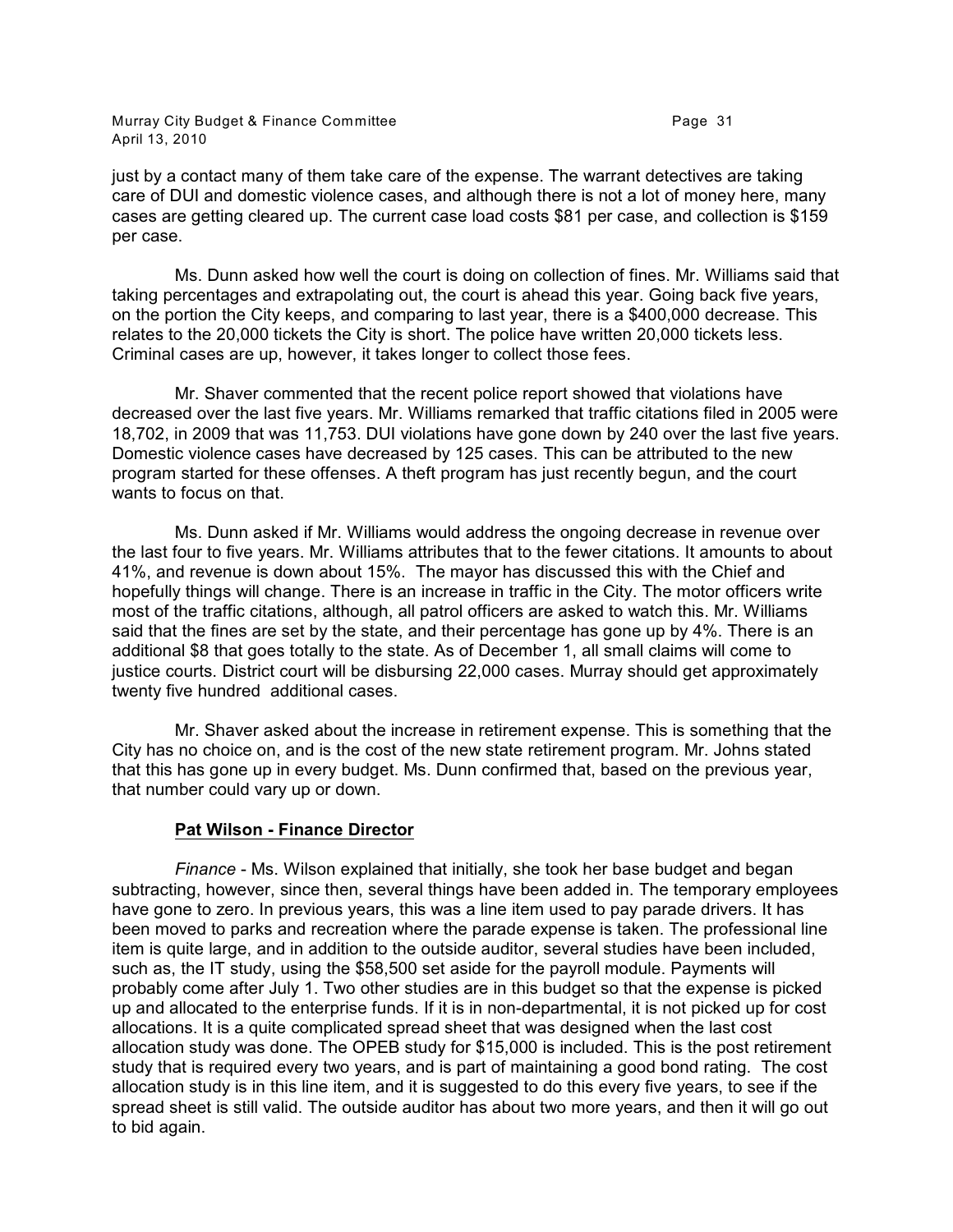Murray City Budget & Finance Committee **Page 32** Page 32 April 13, 2010

Mr. Shaver asked about the software for the payroll module. Ms. Wilson said that when the study is completed an RFP will be done to look at new software. Ms. Wells said that MIS has the ongoing expense for Sungard in its budget, and if something else is decided, then those dollars can be used toward new software.

*Customer Service* - This department exists because of enterprise funds. It is usually reimbursed from the enterprise funds. The four meter readers are in this department, and they do have vehicles. As water and power are changing into automatic meters, this is an area where the City might be able to scale back. Water will be completed by this July, and power by the next July.

*Non-departmental* - Ms. Wilson does not feel that she has much control over this account, as it is a place to keep extra funds that were unknown at budget time. Several items are HR related. Tuition reimbursement is a plan to repay employees for classes they have taken. Mayor Snarr proposed to cut this back from \$2,500 to \$1,200 per person per year. Ms. Wells said that it is very specific, including reimbursement for programs that they do not stay with. About \$54,000 was funded the previous year. Alternate transportation was another area that was not funded this year. Another postage rate increase is planned for the spring. This postage covers everything except the utilities and parks. The employee incentives include the safety awards, and gifts for years of service.

Ms. Dunn asked about the employee incentive line item increasing from \$2,054 to \$20,500. Ms. Wilson explained that several expenses were being run only through the balance sheet, and not accounted for in the income statement. These expenses were added to the line items as they should have been recorded previously. Therefore, the amounts that look to be an increase are not actual increases in expense. Office supplies in non-departmental takes care of the copy supplies in the hallway, and employee break room. It is not account sensitive. This is a heavy duty high volume copier that is not tracked by department. No problems have been experienced in the past.

The liability insurance was formerly in this department. It has been consolidated into the retained risk fund, however, it must be funded from this account. The UTOPIA is a big change, including \$700,000 for debt, \$350,000 for operations, and \$200,000 for the increasing commitment to UTOPIA. The utility relief program is the program that the Treasurer administers. The land line item was for a small island that the City purchased near Bullion Street. The Mayor described a situation where someone purchased a small piece of land for \$600, and then held the City hostage for \$40,000. This island is part of the Parkway.

*Transfers & Debt Payments* - Ms. Wilson explained that this account exists because sales tax bonds are basically general fund debts, even though the City has used them to back RDA. There must be a place in the general fund to show that expenditure.

*Municipal Building Authority* - This is just for bank fees to keep this account alive until the time when the City decides to utilize this fund to build a new city hall.

*Capital Projects Account* - There are two departments here, one is for road projects that cross fiscal years, and money needs to come forward to finish a project. This is set up to span more than one year.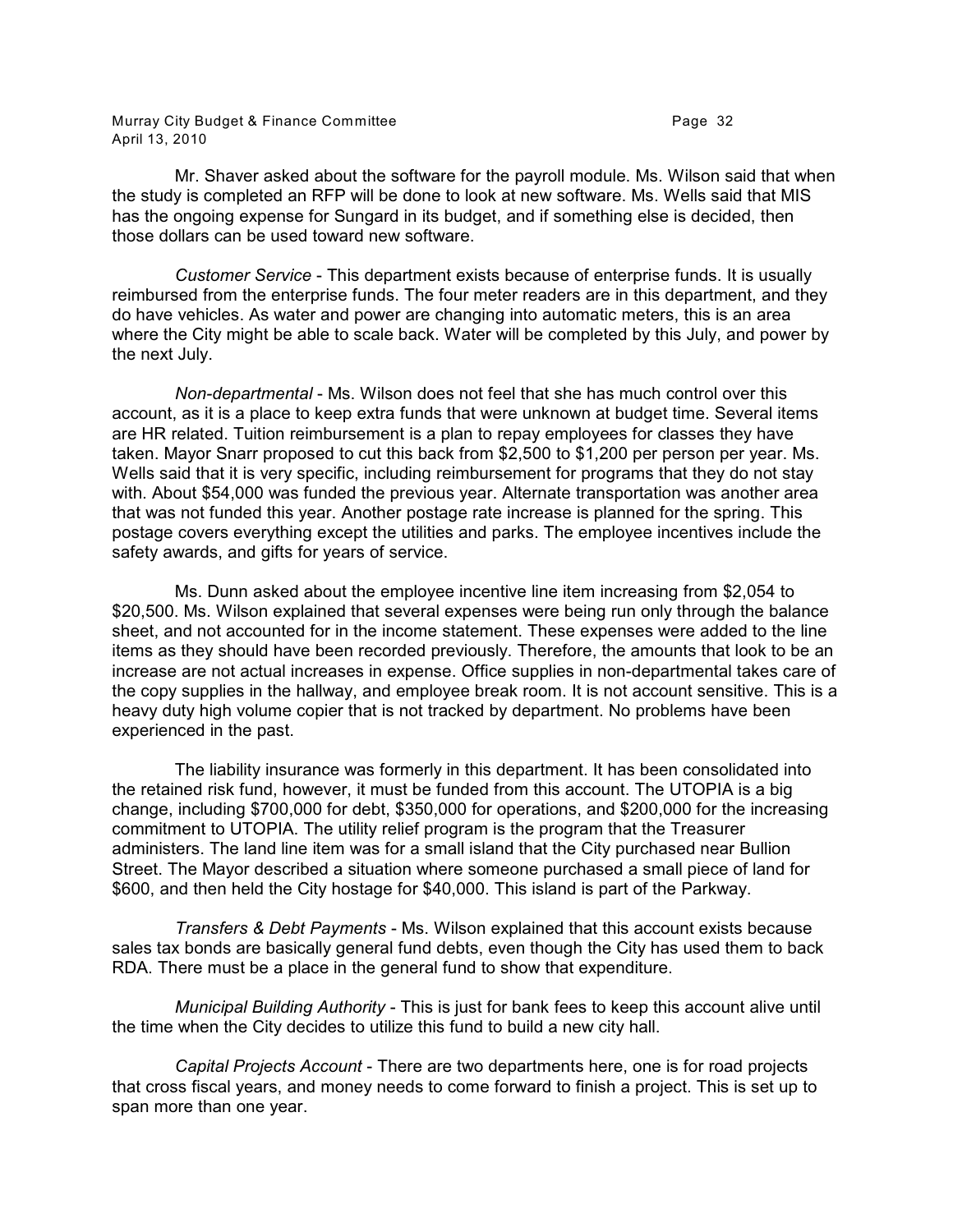Murray City Budget & Finance Committee **Page 33** Page 33 April 13, 2010

The second department is for the bond proceeds. This is the one million dollars that will be reimbursed to the general fund from the bond. According to Mr. Tingey, there may be only \$500,000 left. Depending on what there is, it does not have to be spent out, you can spend only what cash is there.

*Retained Risk* - This department has the professional services, if that is needed, and the \$400,000 is the premium for outside insurance. The \$30,000 for self insurance covers the police cars. If they are wrecked, then the City pays for them. The self insurance for liability is in the amount of \$50,000. If attorneys are needed, they would go into the professional services.

*Perpetual Care* - This is the special fund that Mr. Hill described to pay for cemetery maintenance.

Ms. Wilson stated that the City may need to look at the unemployment line item in nondepartmental. If the City decides to go to contracted service for animal control, then two employees can draw on unemployment. If so, there is probably not enough budgeted to cover those expenses.

#### **Gil Rodriguez - Fire Chief**

Chief Rodriguez mentioned that he has asked for the addition of a Battalion Chief, which includes an additional car, however, he realizes this is hard with the economic crisis. Vehicle rotation is in the budget with some that are pushing 100,000 miles. With cars that old, the maintenance budget can be affected. He has included apparatus in the budget because it is difficult to ask for \$600,000 to \$1 million in one budget year. Therefore, the vehicle replacement fund was requested. He asked for replacement of the water line in Station 81, and that situation is dire. The Station is nearly 30 years old with galvanized pipe. The asphalt repair has been requested for several years, and can be eliminated.

The self contained breathing apparatus is a big issue. The concern is that this will be a necessity before long. The air packs are going out of compliance. The requirements change consistently from National Fire Protection Association (NFPA). Radios are needed to complete the change out to the new Motorolas. Computers are needed to upgrade the old ones in bad condition. Uniform allowance is just changing to a different line item. A minus in one account and plus in another.

Ms. Wilson commented that she had projected \$1.3 million for ambulance revenue, and the Chief estimated \$900,000. It may be in the middle of those amounts.

Mr. Shaver asked if the vehicle request had been prioritized. Chief Rodriguez stated that equipment is the largest expense, after labor. The apparatus lasts about 10 - 12 years, staggering the three vehicles.

The Chief included a list of fleet vehicles with his budget information. The grass truck does not get a lot of use, the Crown Vics were passed down from the Police department, used by fire prevention. These could be taken out of the fleet, so that insurance is not necessary. The Smeal pumper is the third in line pumper. When these go down, it is not cheap. He uses the West Jordan truck when necessary. Mr. Shaver asked if insurance was cut, could a vehicle be paid for. The Chief did not think so.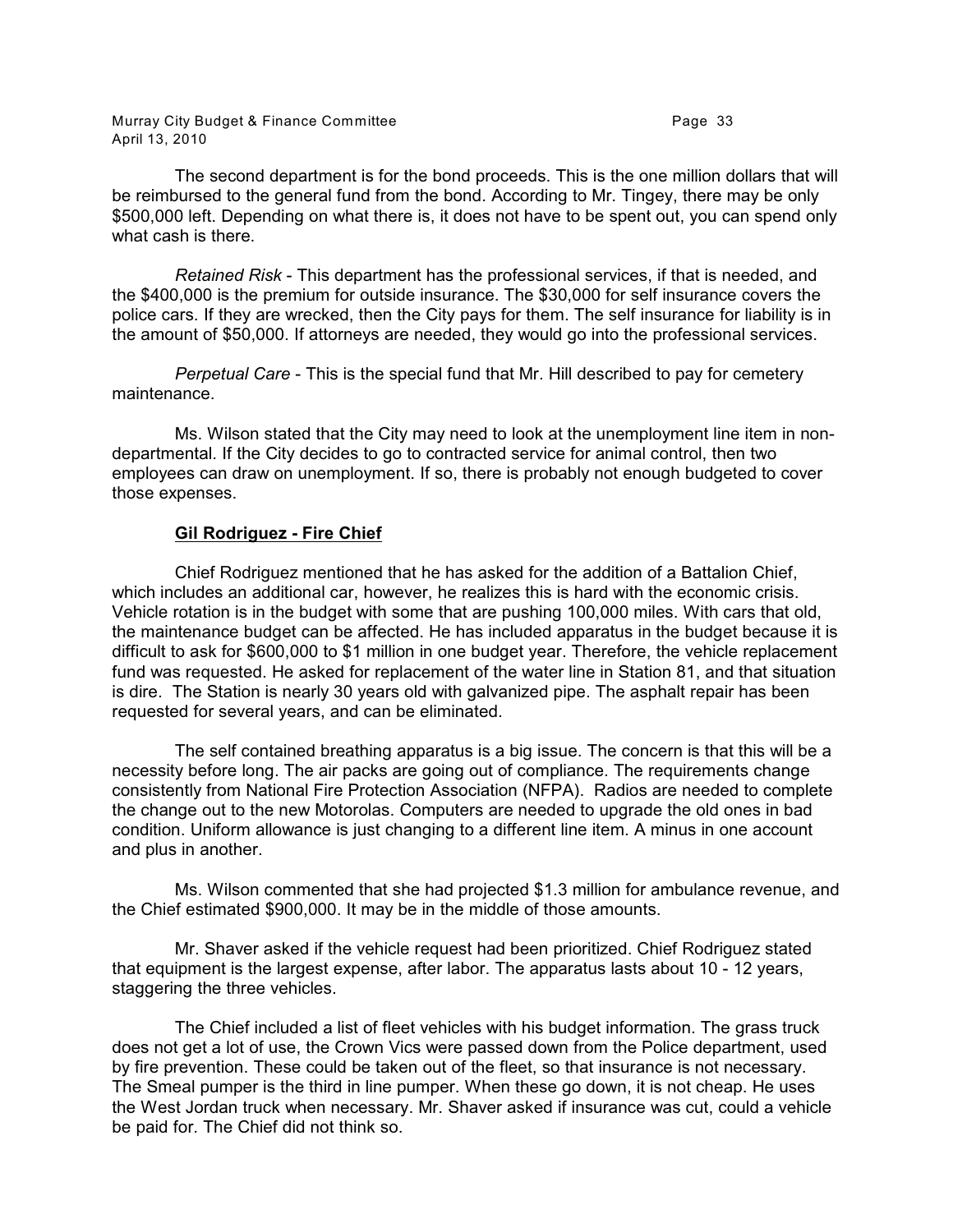Mr. Shaver asked how critical training is. The Chief responded that it is necessary to have the EMT training. The certifications are done in a house or in the valley. Sometimes the trainers need to go to St. George, however, out of state training is not done very often. The trainers have to be certified every year.

Ms. Dunn started that she is asking everyone to go back and look at 3% to 5% in further cuts.

Following a short break the meeting reconvened at 4:40 p.m.

# **Assistant Chief Craig Burnett - Police Department**

Chief Fondaco was excused to be with his spouse, who was hospitalized.

Assistance Chief Burnett stated that the highest priority in police was the vehicle replacement. Initially, 12 patrol vehicles were requested, and six were approved by the Mayor. With 12 replaced every year, there is a minimum of a five to six year rotation. Now they are being used six to eight years. Those being replaced have about 90,000 to 100,000 city miles driven, and the police are trying to keep them as long as possible. The cost of equipment is included for each vehicle replaced. Crown Vic will only be made for one more year, and then another vehicle will be considered. Ford will have a prototype for the Crown Vic. It is similar to a Taurus, maybe larger.

Mr. Shaver stated that a concern is sustainability, and operating at the lowest cost possible. Chief Burnett said that the department will look at what is available, and the detectives have gone from eight cylinders to six cylinders. Mr. Shaver mentioned the no pursuit policy the department practices. Chief Burnett confirmed that anything short of an aggravated felony has the no pursuit practice. The size of interior space is important, and the Crown Vic has met that need. Ms. Dunn confirmed that the Council would like to see the downsizing to something with better gas milage, even if passenger space is sacrificed. With the computers, cameras, printers and so on, the passenger space is gone in front. The Chargers are a smaller vehicle than the Crown Vic.

The equipment for the cars cannot be swapped from car to car when the vehicles are different. Radios, cameras, light bars, and as much equipment as possible will be moved. There is a contractor that takes care of it. The cages have been rotated to the new vehicles.

The hand-held radios were replaced with a new system 10 years ago. It is time to begin replacing these. The 800 system is more challenging on reception. The east annexed area presents the most problems.

The AFIS machine is for finger printing, and the \$8,000 budgeted includes annual maintenance and upgrades.

Regarding animal control, if that is contracted out, some funding will still need to be budgeted. The building will be maintained, and some costs will continue to be incurred with the shelter. Employee costs will be changing. Two positions will be down, and one position is open and not being filled.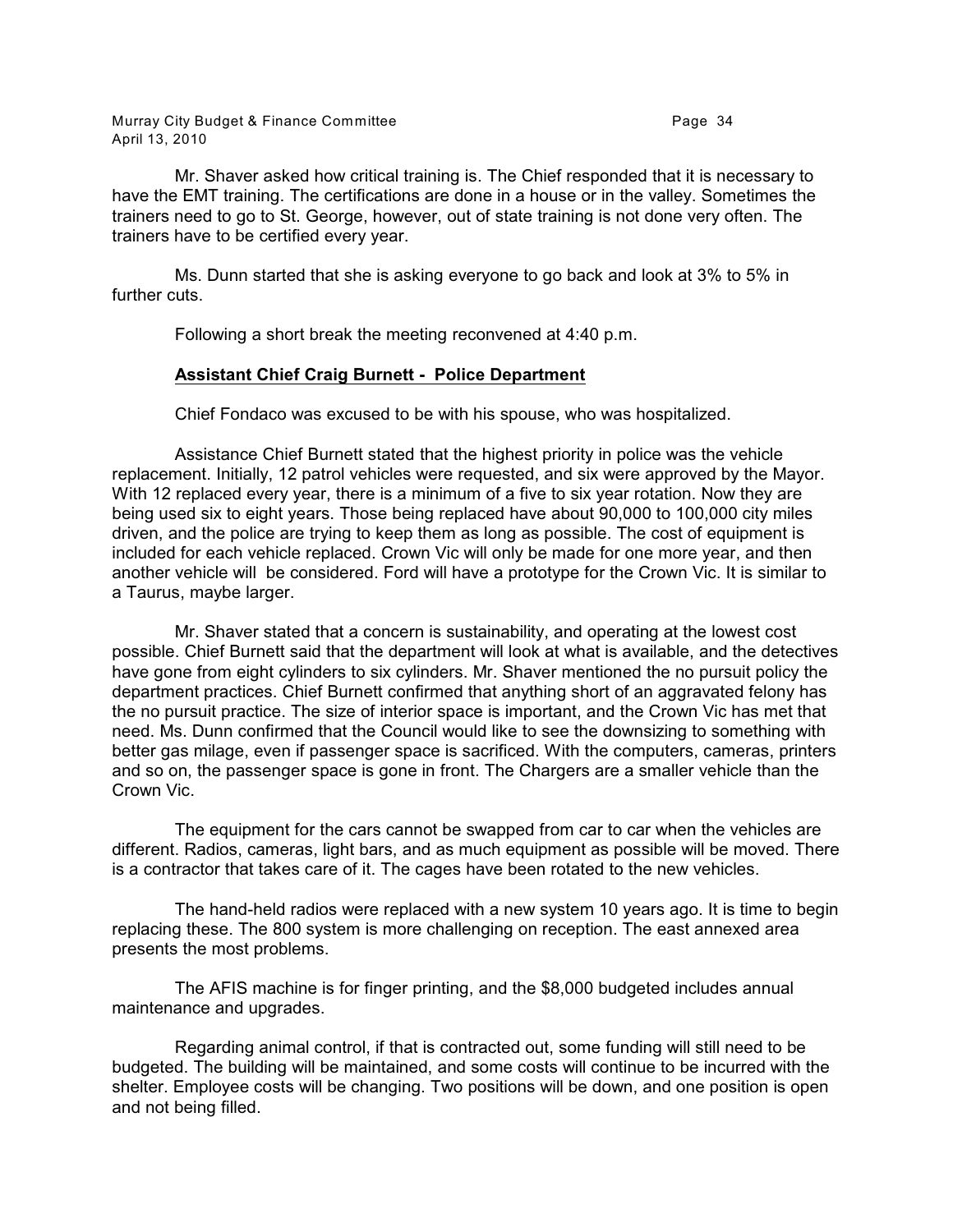Murray City Budget & Finance Committee **Page 35** Page 35 April 13, 2010

Ms. Dunn expressed that the Council is asking each department to look at cutting an additional 3% to 5%.

The Mayor stated that he did not want to cut into the ability to take care of the needs of the citizens.

Mr. Shaver asked if the same type of grants as the current year are anticipated for the next fiscal year. The Assistant Chief responded that grants will be decreased. Ms. Dunn said that the department will not get the ARRA grant and the JAG grant will probably be cut significantly. She said it may be one fourth the previous year. There is some seizure money that comes back to the City from the federal government, and some from the state, after applying for a grant.

Mr. Shaver commented on the crime numbers that have dropped in several areas, and complimented the police for their work.

*Wrap Up* - Ms. Dunn expressed her appreciation to Ms. Wells and the Mayor's office for the work they had done. She asked to have the department heads return in two weeks with additional cuts, in the range of 3% to 5%. Some of the areas questioned would be good areas to look in. She realizes cuts have been made over the last two years, although, the Council is still looking for additional funds. The department heads are the best people to tell the Council where those cuts should be made. Ms. Dunn asked that everyone meet in one session together to give the explanations.

Ms. Wells asked if this would include the enterprise funds, as well. Ms. Dunn offered that a possible change in the ILOT had been discussed. If ILOT is raised, then the enterprise funds would need cuts to replace that.

Ms. Wells inquired about the philosophy of the 3% to 5% in cuts, so that she had an idea of why that amount was being requested. Is it for reallocation, or is it because the Council does not want to use the resources the Mayor's office has put forward, she asked?

Ms. Dunn explained that the Council would like to decrease the amount of one time funds being used for ongoing costs. It would be preferable to use those funds for projects that are not ongoing.

Mr. Brass added that several department heads made the comment, when explaining line items, that they have requested a certain amount, however, the cost would probably be much less, for example, human resources, and the amount for professional services. That item is in many accounts, with similar comments made. It might be wise to create a professional services account that is drawn upon by the departments. Some of the dollar amounts are quite substantial.

Mr. Shaver pointed out that Dan Barr had noted that he expects to see an increase in revenue. If we continue to see the downward trend then the City has been put at risk. He feels it is better to plan at the outset for a decline, and readjust when necessary.

Ms. Dunn stated that if some budgets are set too low, then the City would have to go to reserves to make up for necessary expenditures. The Council would like to see ongoing